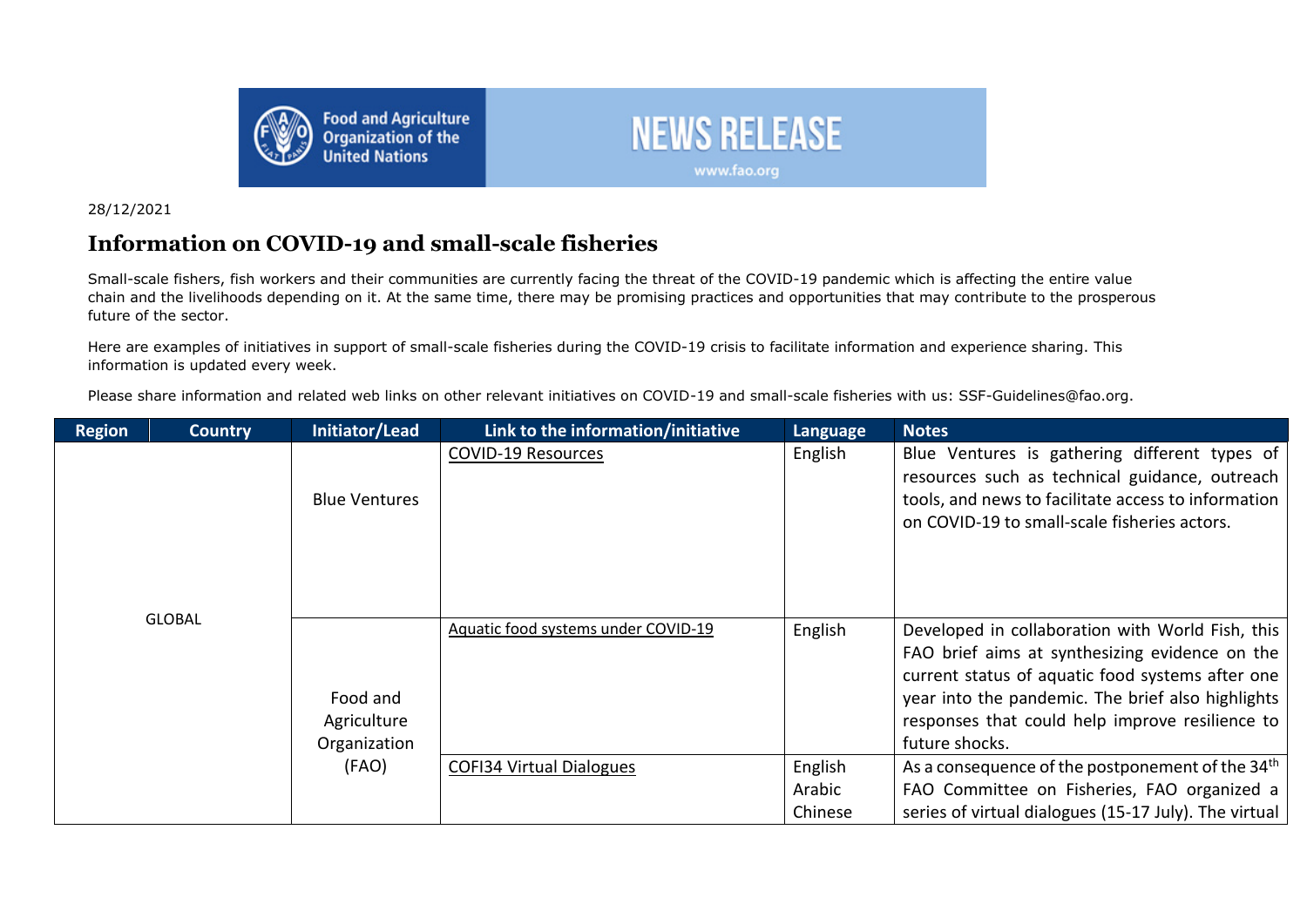|               | Food and<br>Agriculture<br>Organization<br>(FAO) |                                                                                                                                           | French<br>Russian<br>Spanish                                 | dialogues included a session on the 'Impacts of<br>COVID-19 on fisheries and aquaculture: effects,<br>good practices and recommendations' on the 17 <sup>th</sup><br>of July.                                                                                                                                                                                                                                            |
|---------------|--------------------------------------------------|-------------------------------------------------------------------------------------------------------------------------------------------|--------------------------------------------------------------|--------------------------------------------------------------------------------------------------------------------------------------------------------------------------------------------------------------------------------------------------------------------------------------------------------------------------------------------------------------------------------------------------------------------------|
|               |                                                  | COVID-19 Addendum to the State of World<br>Fisheries and Aquaculture 2020 (English)<br>(Chinese) (Spanish) (Arabic) (French)<br>(Russian) | English<br>Chinese<br>Spanish<br>Arabic<br>French<br>Russian | Included as an addendum to the State of World<br>Fisheries and Aquaculture 2020 report of FAO, a<br>summary on the impacts of the COVID-19<br>pandemic on the fisheries and aquaculture sector<br>was prepared. Some of the analysed impacts were<br>the halt of fishing activities and problems in<br>working conditions.                                                                                               |
| <b>GLOBAL</b> |                                                  | COVID-19 y su impacto en la pesca y la<br>acuicultura                                                                                     | Spanish                                                      | Included in the series of COVID-19 related online<br>conferences from FAO, this conference on the<br>impacts of COVID-19 on Latin American and<br>Caribbean fisheries and aquaculture threw light<br>on issues such as the different approaches<br>adopted by countries to ensure the continuity of<br>fishing and market activities and community-level<br>initiatives to increase resilience to the current<br>crisis. |
|               |                                                  | COVID-19 & Family Farming (English)<br>(Spanish) (French) (Arabic)                                                                        | English<br>Spanish<br>French<br>Arabic                       | The Family Farming Knowledge Platform of FAO is<br>compiling documents about the impacts of<br>COVID-19 on food systems to promote<br>dissemination and inform policies that strengthen<br>family farming, and therefore benefit small-scale<br>fishers and their communities.                                                                                                                                           |
|               |                                                  | How is COVID-19 affecting the fisheries<br>and aquaculture food systems<br>(English) (Spanish) (French)                                   | English                                                      | FAO published a policy brief that assesses the<br>effects of COVID-19 on fisheries and aquaculture<br>food systems, reviews ongoing challenges and<br>proposes measures to protect the sector.                                                                                                                                                                                                                           |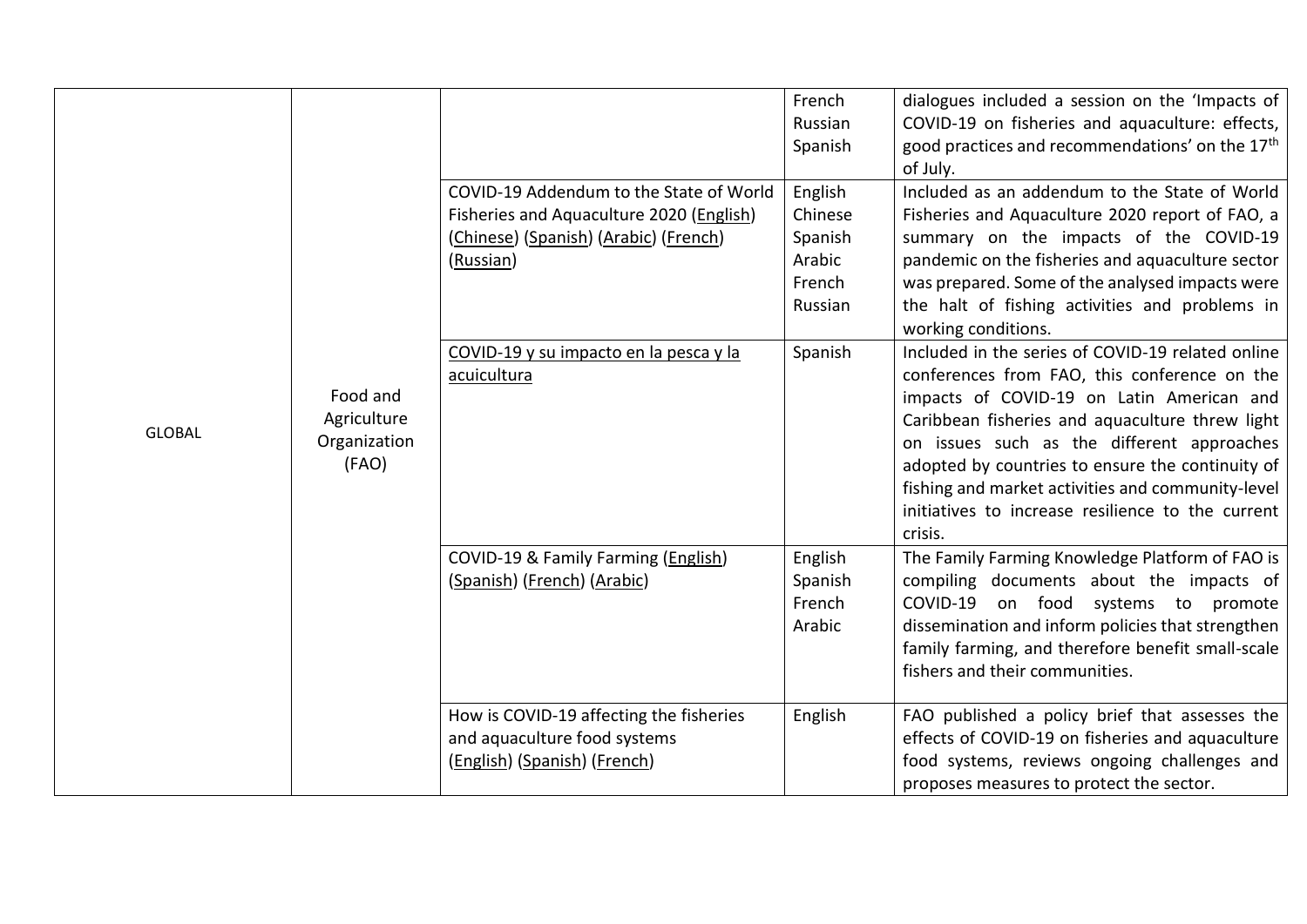|               | Food and<br>Agriculture<br>Organization<br>(FAO)                       | Q&A: COVID-19 pandemic - impact on<br>fisheries and aquaculture<br>Social protection and COVID-19                                 | English<br>English<br>Russian | FAO created a Q&A section to facilitate<br>information about the impacts of the COVID-19<br>pandemic on the fisheries and aquaculture sector.<br>Questions include topics such as impacts on<br>women, vulnerable groups and the role of FAO in<br>the recovery process.<br>This webinar on the impacts of COVID-19 and<br>social protection was part of the COVID-19 and<br>Food Systems Impact webinar series of FAO.<br>While not specifically targeting small-scale<br>fisheries, the webinar discussed the role of social<br>protection in mitigating the impacts of pandemic, |
|---------------|------------------------------------------------------------------------|-----------------------------------------------------------------------------------------------------------------------------------|-------------------------------|-------------------------------------------------------------------------------------------------------------------------------------------------------------------------------------------------------------------------------------------------------------------------------------------------------------------------------------------------------------------------------------------------------------------------------------------------------------------------------------------------------------------------------------------------------------------------------------|
| <b>GLOBAL</b> |                                                                        |                                                                                                                                   |                               | which may also be relevant to small-scale<br>fisheries.                                                                                                                                                                                                                                                                                                                                                                                                                                                                                                                             |
|               | Friend of the Sea<br>(FOS)                                             | Friend of the Sea turns Coronavirus into an<br>opportunity and launches innovative<br><b>Sustainable Augmented Reality Audits</b> | English                       | Friends of the Sea launched a new audit format<br>known as Sustainable Augmented Reality Audits<br>(SARA). SARA allow auditors to carry out online<br>inspections so that their health is not<br>compromised during the pandemic.                                                                                                                                                                                                                                                                                                                                                   |
|               | International<br>Association for<br>the Study of the<br>Commons (IASC) | Don't Waste the Covid-19 Crisis:<br>Reflections on Resilience and the<br>Commons Revealed by Covid-19                             | English                       | This webinar panel series on reflections on<br>resilience and the commons revealed by COVID-<br>19 included the webinar "Fishing for ways to<br>survive in a covid-19 ocean", which assessed the<br>challenges and opportunities for small-scale<br>fisheries raised by the pandemic.                                                                                                                                                                                                                                                                                               |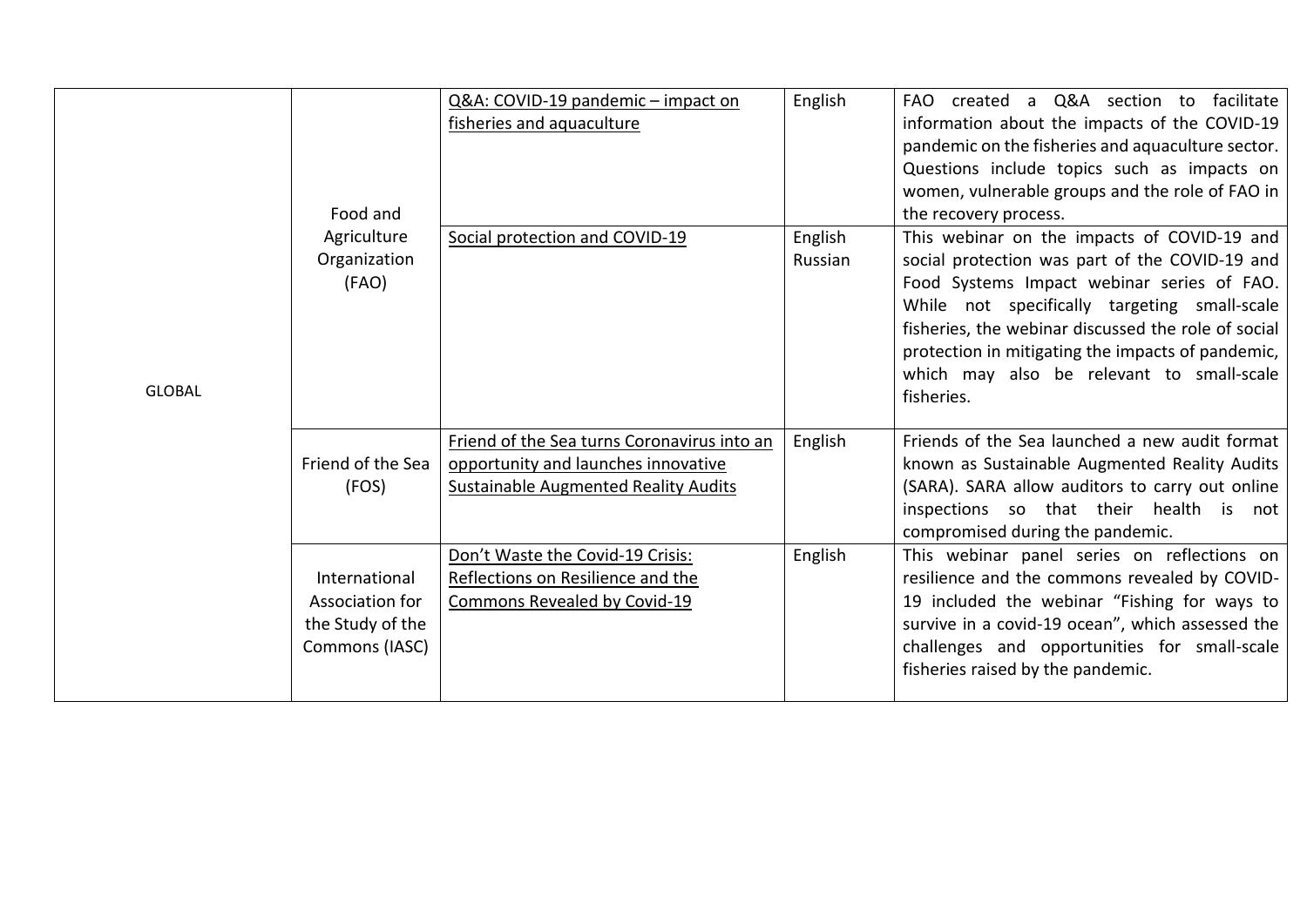|               | International<br>Collective in                                                | Fish-COV: Fisheries in the time of COVID-<br>19                                                               | English | ICSF created an interactive map that presents<br>information gathered in relation to COVID-19 and<br>small-scale fisheries around the world. The<br>information is divided into three different<br>categories: impacts of COVID-19, relief initiatives<br>and community initiatives to donate to.           |
|---------------|-------------------------------------------------------------------------------|---------------------------------------------------------------------------------------------------------------|---------|-------------------------------------------------------------------------------------------------------------------------------------------------------------------------------------------------------------------------------------------------------------------------------------------------------------|
|               | Support of<br><b>Fishworkers</b><br>(ICSF)                                    | <b>SAMUDRA News Alert</b><br><b>Documentation Centre News Alert</b>                                           | English | ICSF shares news and stories of the impacts of<br>COVID-19 on small-scale fisheries around the<br>world throughout its Samudra News Alert and the<br>Documentations Centre News Alert.                                                                                                                      |
| <b>GLOBAL</b> |                                                                               | Samudra Report                                                                                                | English | This edition of the Samudra Report includes<br>several stories on small-scale fisheries in the<br>context of COVID-19 in Turkey, South Africa,<br>Brazil, Sri Lanka, and Indonesia.                                                                                                                         |
|               | International<br>Council for the<br>Exploration of<br>the Sea (ICES)          | Understanding the impacts of the COVID-<br>19 pandemic on fisheries, markets,<br>communities, and management  | English | This webinar, scheduled for September 16,<br>discussed the role of economic and social science<br>in the COVID-19 pandemic and the strategies<br>required to mitigate its impacts from the fisheries<br>perspective. Part of the webinar analysed the<br>specific impact on European small-scale fisheries. |
|               | North American<br>Association of<br><b>Fisheries</b><br>Economists<br>(NAAFE) | Fishing communities at a crossroads: Can<br>they survive future crises? Lessons from<br>the COVID-19 pandemic | English | As part of its 2021 Webinar Series, NAAFE<br>organized a webinar to discuss the overall impacts<br>of the pandemic on small-scale fishing<br>communities and explore opportunities for<br>building their resilience to future disasters.                                                                    |
|               | <b>SSF Hub</b>                                                                | Fisher Voices on COVID-19                                                                                     | English | The SSF Hub has organized a web-based event on<br>15-16 September to offer a learning exchange<br>space to discuss, reflect and learn about how the<br>COVID-19 pandemic has impacted the lives and                                                                                                         |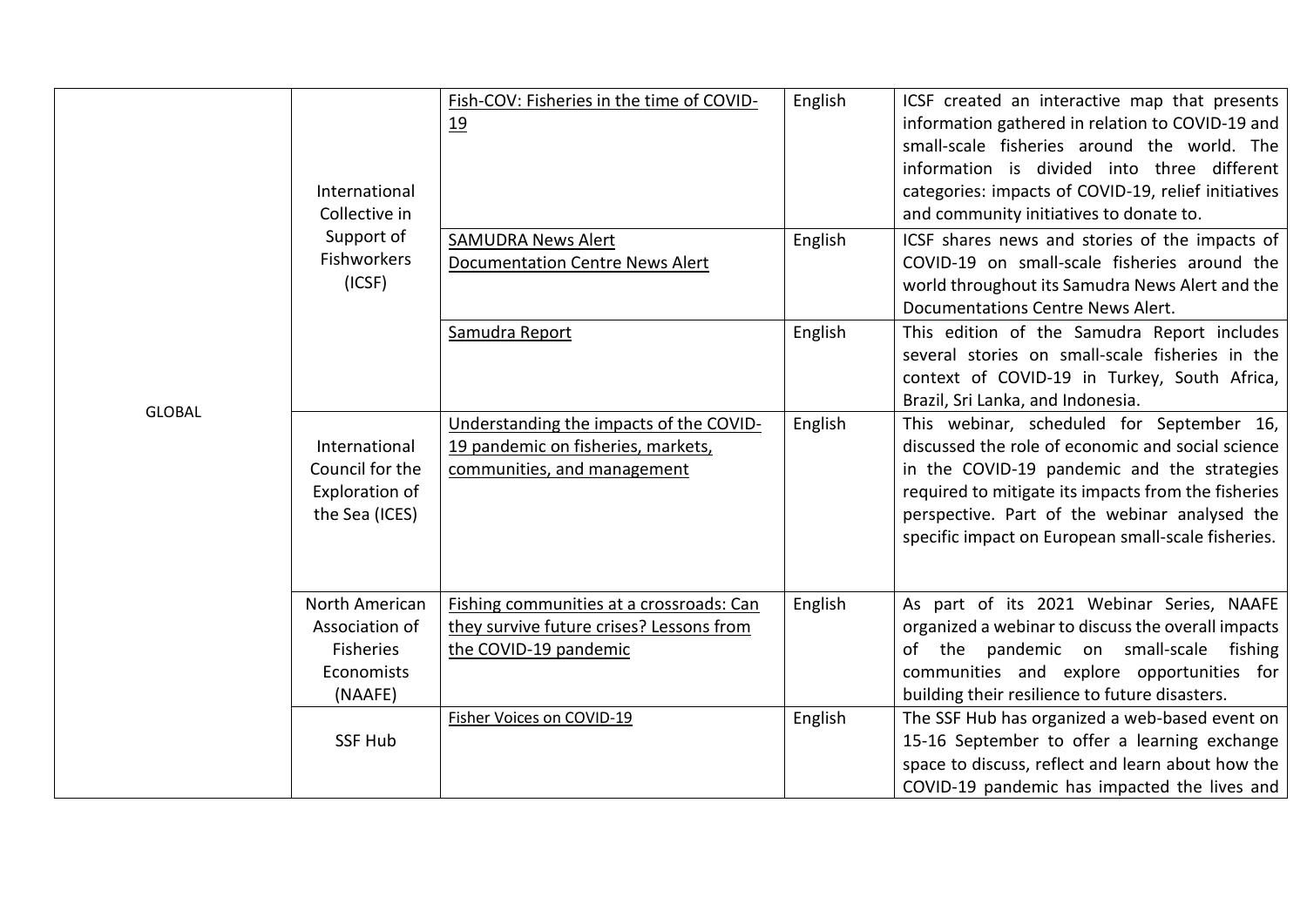|               |                                                                              |                                                                         |         | livelihoods of small-scale fishers, fishworkers and<br>their communities.                                                                                                                                                                                                                                                                                        |
|---------------|------------------------------------------------------------------------------|-------------------------------------------------------------------------|---------|------------------------------------------------------------------------------------------------------------------------------------------------------------------------------------------------------------------------------------------------------------------------------------------------------------------------------------------------------------------|
|               | Seafoodsource                                                                | Small-scale fishermen suffering<br>significantly from COVID-19 pandemic | English | Seafoodsource released a news article on the<br>impacts of COVID-19 on small-scale fisheries.                                                                                                                                                                                                                                                                    |
|               | Strathclyde<br>Centre for<br>Environmental<br>Law &<br>Governance<br>(SCELG) | Islands and COVID-19: A Global survey<br>Website of the survey          | English | This document summarised worldwide responses<br>to a questionnaire launched by SCELG to<br>understand and share the coping mechanisms<br>that island policy makers and other stakeholders<br>from all over the world used against the COVID-19<br>pandemic. The presence of small-scale fisheries is<br>major in many of the islands included in this<br>report. |
| <b>GLOBAL</b> | Sustainable<br><b>Fisheries</b><br>Partnership                               | Resources for protecting fishers and<br>workers during COVID-19         | English | The Sustainable Fisheries Partnership is sharing<br>resources from different organizations and<br>institutions concerning small-scale fisheries in the<br>context of COVID-19.                                                                                                                                                                                   |
|               |                                                                              | COVID-19 and small-scale fisheries                                      | English | TBTI is gathering stories from small-scale fisheries<br>actors that are affected by COVID-19.                                                                                                                                                                                                                                                                    |
|               | Too Big to Ignore<br>(TBTI)                                                  | <b>World Oceans Day panel discussions</b>                               | English | To celebrate the 2020 World Oceans Day, TBTI<br>organized a series of panel discussions (8 June) to<br>discuss the contributions of small-scale fisheries<br>and the impacts of COVID-19 on them.                                                                                                                                                                |
|               |                                                                              | Small is Bountiful webinar series<br>People, COVID-19 and beyond        | English | TBTI organized a series of webinars (1-5 June) to<br>discuss the contribution of small-scale fisheries to<br>ocean sustainability. The first of the seminars<br>covered the adaptations and innovations that<br>small-scale fisheries around the world are using to<br>overcome the impacts of COVID-19.                                                         |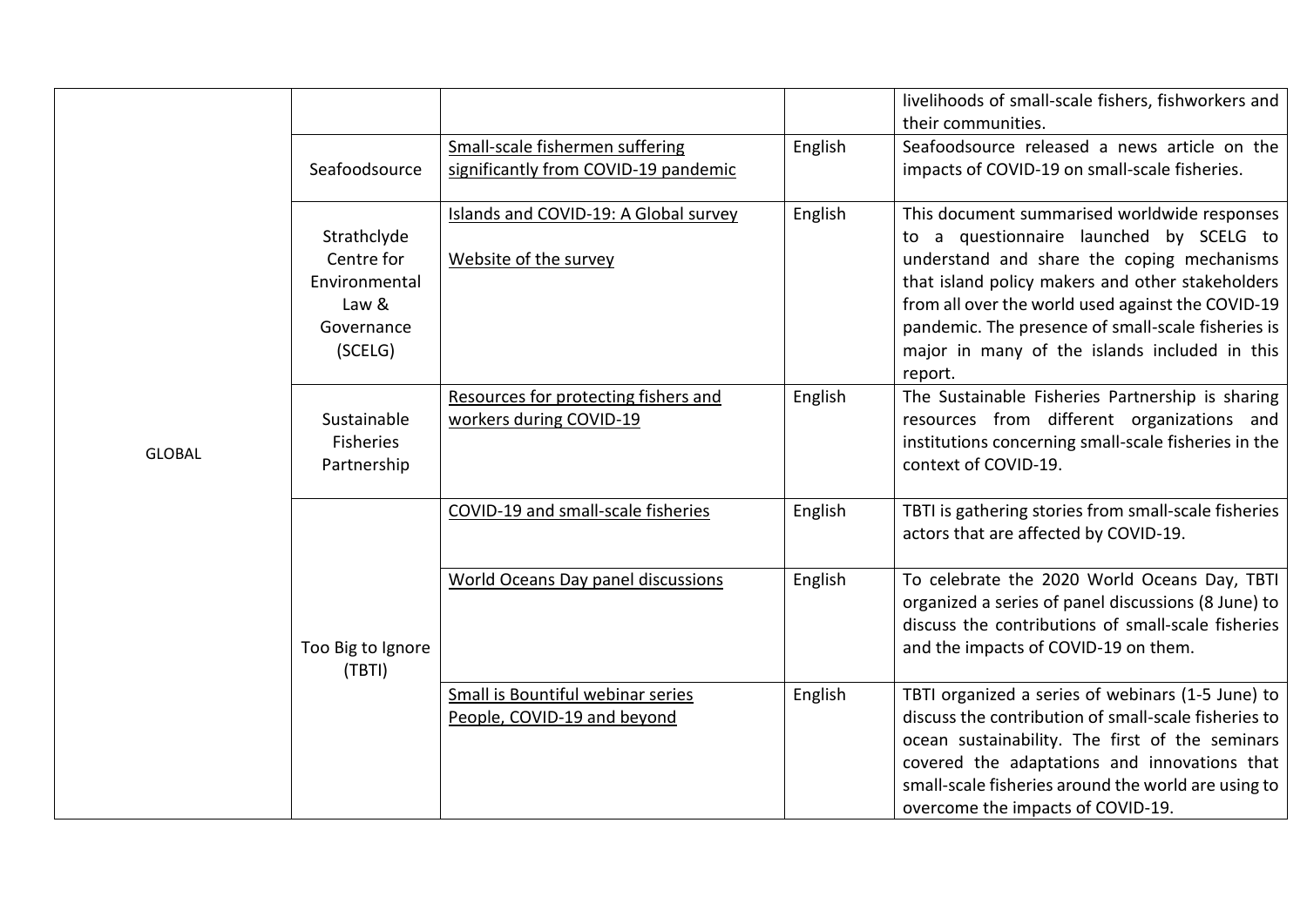|               | Too Big to Ignore<br>(TBTI) | SSF Open House: building resilience for<br>small-scale fisheries post COVID-19        | English | As part of the SSF Open House webinar series<br>organized by TBTI during World Ocean Week, FAO<br>developed a webinar titled "Unpacking the SSF<br>Guidelines: Building resilience for SSF post COVID-<br>19", which explored opportunities to support a                                                                                                                                                                                           |
|---------------|-----------------------------|---------------------------------------------------------------------------------------|---------|----------------------------------------------------------------------------------------------------------------------------------------------------------------------------------------------------------------------------------------------------------------------------------------------------------------------------------------------------------------------------------------------------------------------------------------------------|
|               |                             | Discussion forum: Building Forward Better<br>with Aquatic Foods                       | English | sustainable, inclusive and resilient small-scale<br>fisheries sector in the post-pandemic scenario.<br>COVID-19 had an unprecedented impact on global<br>food systems, which had short-, medium- and                                                                                                                                                                                                                                               |
| <b>GLOBAL</b> | World Fish                  |                                                                                       |         | long-term consequences for food producers,<br>including small-scale fishers. This discussion<br>forum sought to place aquatic foods within the<br>response and recovery mechanisms to COVID-19<br>while promoting healthier and more sustainable<br>diets in the future.                                                                                                                                                                           |
|               |                             | Ten strategies for distance research during<br>COVID-19 and future food system shocks | English | Emergency response plans against any type of<br>disaster require a strong knowledge base of<br>accurate and timely data to inform their actions.<br>The COVID-19 pandemic brought to light new<br>challenges in data collection and research,<br>therefore limiting the effectiveness of the<br>responses. World fish issued a brief containing 10<br>strategies and tips for effective, inclusive, and<br>ethical research during COVID-19 social |
|               |                             |                                                                                       |         | distancing. Applying these strategies in research<br>on the impacts of the pandemic on the small-scale<br>fisheries sector can contribute to a more effective<br>restoration of livelihoods.                                                                                                                                                                                                                                                       |
|               |                             | <b>WorldFish Response to Coronavirus</b>                                              | English | To inform about the state of fish and aquatic food<br>systems during the COVID-19 pandemic in Africa<br>and Asia, WorldFish is gathering a comprehensive                                                                                                                                                                                                                                                                                           |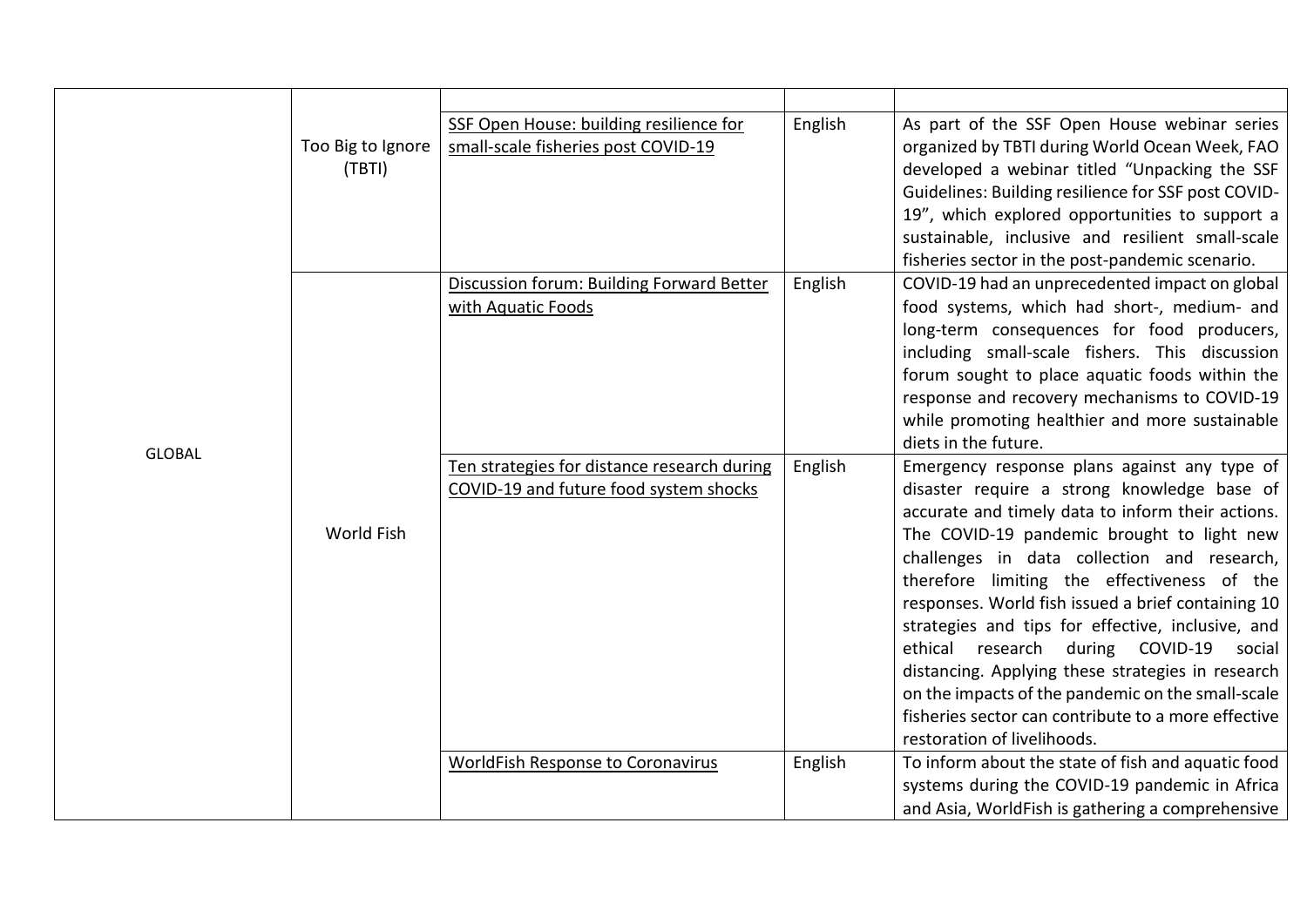|        |               |                           |                                                              |         | set of COVID-19-related resources, including<br>news, articles, and publications.                  |
|--------|---------------|---------------------------|--------------------------------------------------------------|---------|----------------------------------------------------------------------------------------------------|
|        |               |                           | COVID-19 impacts and adaptations in Asia                     | English | This working paper summarizes the impacts of the                                                   |
|        |               | World Fish                | and Africa's aquatic food value chains                       |         | pandemic on aquatic food value chain actors and                                                    |
|        |               |                           |                                                              |         | their coping strategies in several countries from                                                  |
|        |               |                           |                                                              |         | the African and Asian continents, namely                                                           |
|        |               |                           |                                                              |         | Bangladesh, Egypt, India, Myanmar and Nigeria.                                                     |
|        |               | World Forum of            | Small-scale fisheries can bring hope in                      | English | WFFP released a statement to highlight the major                                                   |
|        | <b>GLOBAL</b> | <b>Fisher Peoples</b>     | times of crisis triggered by the coronavirus                 | French  | importance of small-scale fisheries in achieving                                                   |
|        |               | (WFFP)                    | pandemic (French) (Spanish)                                  | Spanish | food security and nutrition around the world                                                       |
|        |               |                           |                                                              |         | during the COVID-19 pandemic.                                                                      |
|        |               | <b>News</b>               | Rethinking the post-pandemic ocean-<br>humanity relationship | English | This article provided a series of points for action<br>to achieve a broader societal reflection on |
|        |               | article/John              |                                                              |         | "building forward better" to improve the ocean-                                                    |
|        |               | Kurien                    |                                                              |         | humanity relationship after the pandemic and                                                       |
|        |               |                           |                                                              |         | ensure the promotion of a more sustainable use                                                     |
|        |               |                           |                                                              |         | of the oceans, which would have major benefits                                                     |
|        |               |                           |                                                              |         | for small-scale fisheries-dependent livelihoods.                                                   |
|        |               | African                   | African artisanal fishermen call for                         | English | Acknowledging the importance of small-scale                                                        |
|        |               | Confederation of          | measures to face the impacts of the                          |         | fisheries for food security in Africa, CAOPA issued                                                |
|        |               | Professional              | COVID-19 pandemic                                            |         | a letter to African fisheries ministers, African                                                   |
|        |               | Organization of           |                                                              |         | Union, ECOWAS and other regional and                                                               |
|        |               | Artisanal                 |                                                              |         | international organizations to call for action from                                                |
| Africa | Regional      | <b>Fisheries</b>          |                                                              |         | governments in consultation with professional                                                      |
|        |               | (CAOPA)                   |                                                              |         | organizations of fishers to alleviate the impacts of                                               |
|        |               |                           |                                                              |         | the pandemic on African small-scale fisheries.                                                     |
|        |               | <b>Coalition for Fair</b> | Amidst COVID-19 crisis, African artisanal                    | French  | CFFA created a micro-blog to publish news on the                                                   |
|        |               | <b>Fisheries</b>          | fisheries are more than ever essential to                    | English | impacts of COVID-19 upon African small-scale                                                       |
|        |               | Arrangements              | feed the population                                          |         | fisheries and the response from authorities and                                                    |
|        |               | (CFFA)                    |                                                              |         | fishing communities.                                                                               |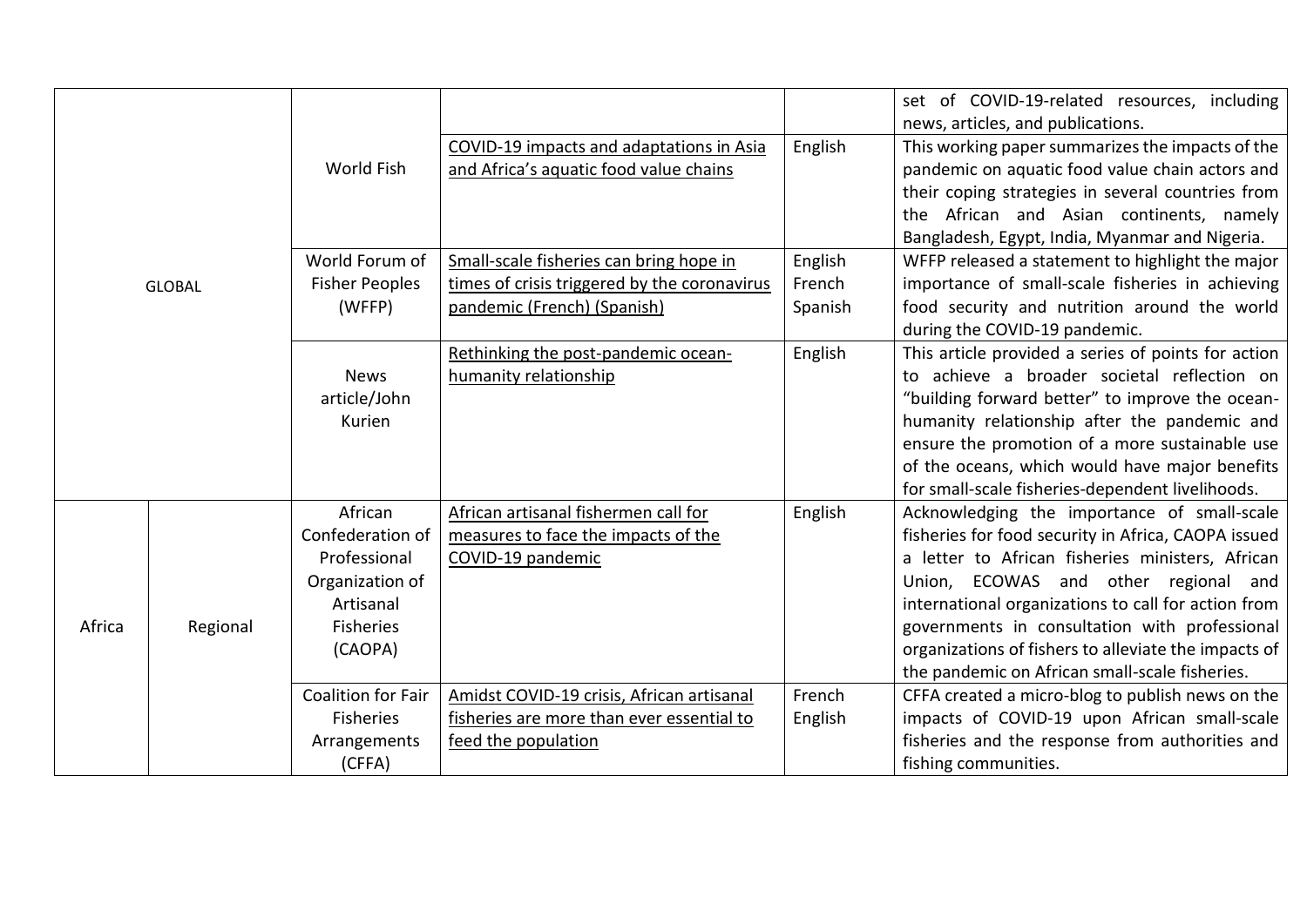|        | Regional      | Conférence<br>Ministérielle sur<br>la Coopération<br>Halieutique<br>entre les Etats<br><b>Africains</b><br>Riverains de<br>l'Océan<br>Atlantique<br>(COMHAFAT) | A brief regional assessment of the impacts<br>of COVID-19 on African fisheries in the<br>Atlantic            | French<br>English | In its January Newsletter edition, COMHAFAT<br>included a series of briefs assessing the impacts of<br>COVID-19 on African fisheries, including small-<br>scale, in the Atlantic. Some of the featured topics<br>were 'Protection of fisheries in the context of<br>COVID-19', 'COVID-19 and the promotion of<br>women in the fishing sector" and 'Decent working<br>conditions'.                                                                                                                       |
|--------|---------------|----------------------------------------------------------------------------------------------------------------------------------------------------------------|--------------------------------------------------------------------------------------------------------------|-------------------|---------------------------------------------------------------------------------------------------------------------------------------------------------------------------------------------------------------------------------------------------------------------------------------------------------------------------------------------------------------------------------------------------------------------------------------------------------------------------------------------------------|
|        |               | Too Big to Ignore<br>(TBTI)                                                                                                                                    | African small-scale fisheries in the time of<br>COVID-19                                                     | English           | In the context of the World Ocean's Day, TBTI<br>organized this webinar on the current state of<br>African small-scale fisheries in the time of COVID-<br>19 and how the crisis has affected the fisheries<br>sector in the continent.                                                                                                                                                                                                                                                                  |
| Africa | Côte d'Ivoire | Union des<br>Sociétés<br>Coopératives des<br>Femmes de la<br>Pêche et<br>assimilées de<br>Côte d'Ivoire<br>(USCOFEP-CI)                                        | Ivorian women in artisanal fisheries see<br>the crisis as an opportunity to address<br>long-postponed issues | English           | USCOFEP-CI members conducted sensitization<br>sessions in landing sites to increase the respect of<br>hygiene measures in post-harvest activities,<br>resulting in better working and sanitary<br>conditions. The aim was not only to provide a safe<br>environment during COVID-19 but to ensure its<br>continuity after the pandemic. Additionally,<br>USCOFEP-CI<br>developed<br>series<br>of<br>a<br>recommendations to improve working conditions<br>in collaboration with the fisheries ministry. |
|        | Ghana         | Loojanor                                                                                                                                                       | A Ghanaian startup that sells fish online                                                                    | English           | This Ghanaian startup is offering an alternative to<br>the traditional market. By allowing fish to be<br>purchased online, this initiative facilitates the<br>continuation of fishers' and sellers' livelihoods.<br>Besides, this startup has partnered with other                                                                                                                                                                                                                                      |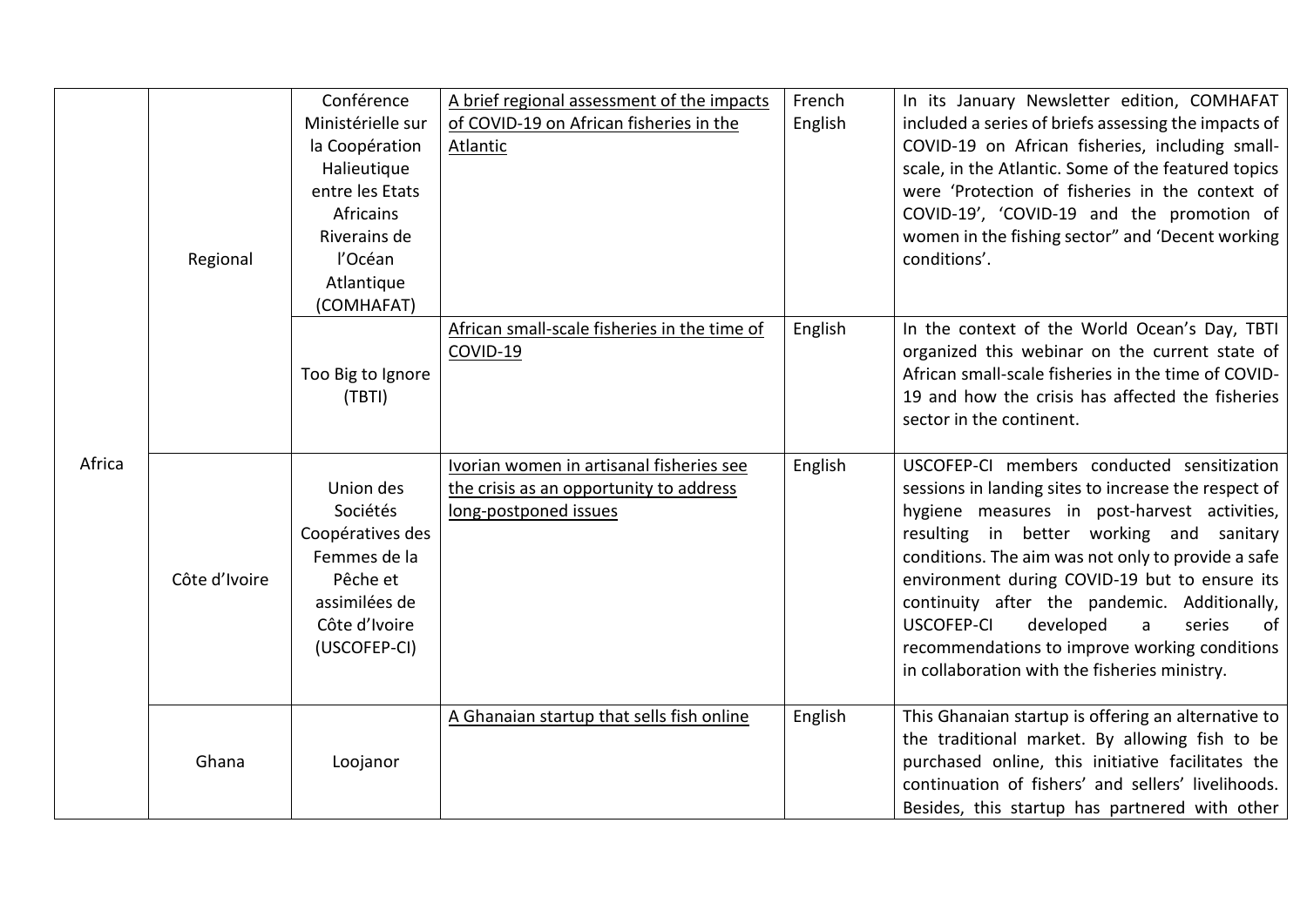|        |            |                                                                  |                                                                                                                                                              |                  | stakeholders from the Ghanaian food sector,<br>allowing them to reduce the price of deliveries<br>and further facilitating the continuity of the<br>sector.                                                                                                                                                                                                                                                                                                                 |
|--------|------------|------------------------------------------------------------------|--------------------------------------------------------------------------------------------------------------------------------------------------------------|------------------|-----------------------------------------------------------------------------------------------------------------------------------------------------------------------------------------------------------------------------------------------------------------------------------------------------------------------------------------------------------------------------------------------------------------------------------------------------------------------------|
| Africa | Liberia    | National<br>Fisheries and<br>Aquaculture<br>Authority<br>(NaFAA) | Distribution of hygiene materials to fishing<br>communities                                                                                                  | English          | Fishing communities from West Point Township,<br>Liberia received hygiene materials (masks,<br>sanitizers, powder soap and other items) to avoid<br>the spread of the virus, both at home and at work.<br>In parallel to this distribution, NaFAA conducted<br>sensitization activities to warn coastal residents<br>about the threat of contagion.                                                                                                                         |
|        | Maghreb    | FAO Subregional<br>Office for North<br>Africa (SNE)              | Online questionnaire to record the impacts<br>of COVID-19 on the fisheries and<br>aquaculture sectors in the Maghreb<br>(French) (Arabic)                    | French<br>Arabic | Following the COVID-19 pandemic, the FAO<br>Subregional Office for North Africa (SNE)<br>developed an online questionnaire to record the<br>impacts of the crisis in the fishery and aquaculture<br>sectors in the Maghreb. The analysis of this data<br>will be used to provide guidance on mitigation<br>measures for the countries of the sub-region.<br>Considering the scope of the questionnaire, only<br>actors from Maghreb countries are encouraged to<br>fill it. |
|        |            |                                                                  | Briefs on the impact of COVID-19 on the<br>fishery and aquaculture sectors in the<br>Maghreb sub-region: Algeria, Morocco,<br>Mauritania, Tunisia, regional. | French           | The Subregional Officer for North Africa of FAO<br>has developed a series of briefs to inform on the<br>impacts of the COVID-19 pandemic in Algeria,<br>Morocco, Mauritania, Tunisia, and the Maghreb<br>region as a whole. An additional brief on the<br>impacts on Libya is currently being developed.                                                                                                                                                                    |
|        | Mauritania | Government of<br>Mauritania                                      | EUR 93.6 million allocated for the<br><b>Mauritanian fishing sector</b>                                                                                      | French           | The Government of Mauritania created a national<br>recovery plan worth EUR 520 million to help the<br>country recover from the unprecedented impacts<br>of COVID-19. 18% (EUR 93.6 million) of the total is<br>to be allocated to the fishing sector.                                                                                                                                                                                                                       |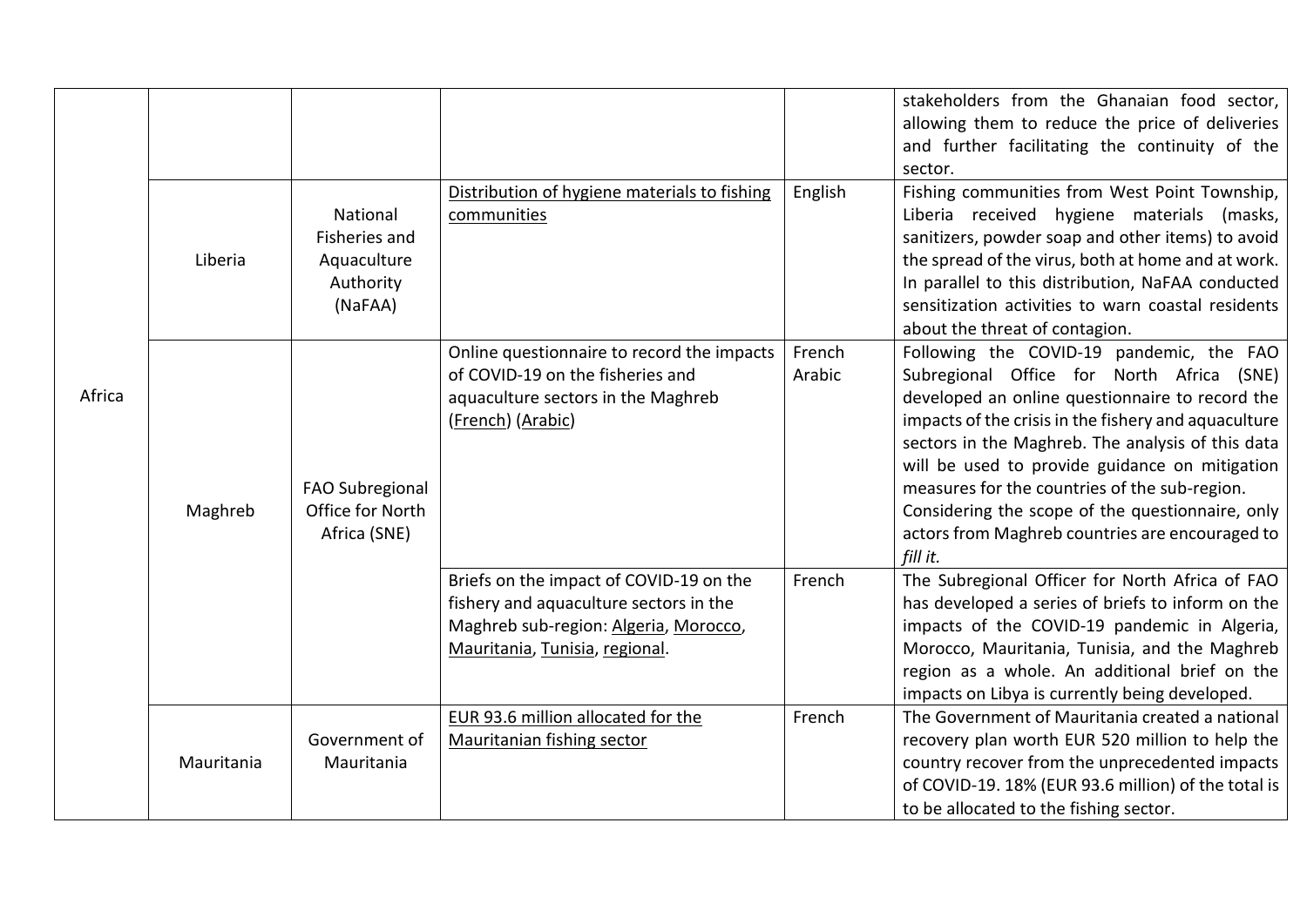| Africa | Niger        | UNESCO and<br>Lake Chad Basin<br>Commission | Green economies, a bulwark against<br>COVID-19 for Lake Chad communities | English | In the Lake Chad area, income-generating<br>activities were implemented to reduce the<br>negative socio-economic impacts of COVID-19<br>upon the fishing communities of the lake.                                                                                                                                                                                                                                                                                         |
|--------|--------------|---------------------------------------------|--------------------------------------------------------------------------|---------|---------------------------------------------------------------------------------------------------------------------------------------------------------------------------------------------------------------------------------------------------------------------------------------------------------------------------------------------------------------------------------------------------------------------------------------------------------------------------|
|        | Senegal      | FAO, UN Women<br>and UNFPA                  | The Household Food Basket initiative                                     | English | Senegalese coastal fisheries were hardly hit by the<br>containment measures in place to prevent the<br>spread of COVID-19. To tackle this, FAO, Un<br>Women and UNFPA started a joined action that<br>contributed with XOF 450 million to strengthen<br>food systems via unconditional cash transfers. It is<br>expected that more than 1000 women producers<br>will benefit from this initiative, including members<br>of small-scale fishing communities were included, |
|        |              | Seychelles<br>Fisheries<br>Authority (SFA)  | Seychelles moves to cushion artisanal<br>fishers from COVID-19 impacts   | English | This government-owned entity reduced the price<br>of fishing tools for artisanal fishers and fish<br>processing companies registered with SFA.                                                                                                                                                                                                                                                                                                                            |
|        | Seychelles   | Seychelles<br>Government                    | Rescue plan for fisheries                                                | English | A three-month rescue plan (expiring at the end of<br>June) was put in place by the Seychelles<br>government to aid artisanal fisheries during the<br>pandemic. This rescue plan contemplated a<br>contribution of $2/3$ of the price of bait and $\frac{1}{2}$ of<br>the price of ice. The government assisted fish<br>processors via loans from its Fisheries<br>Development Fund.                                                                                       |
|        | South Africa | <b>ABALOBI</b>                              | A call to action - Our response to COVID-<br>19                          | English | ABALOBI is using its 'ABALOBI Marketplace' app to<br>facilitate the continuation of fishers' livelihoods<br>by connecting fishers and consumers. ABALOBI<br>also supports the creation of Community-<br>Supported Fisheries, which provide fish to those in<br>need because of the pandemic.                                                                                                                                                                              |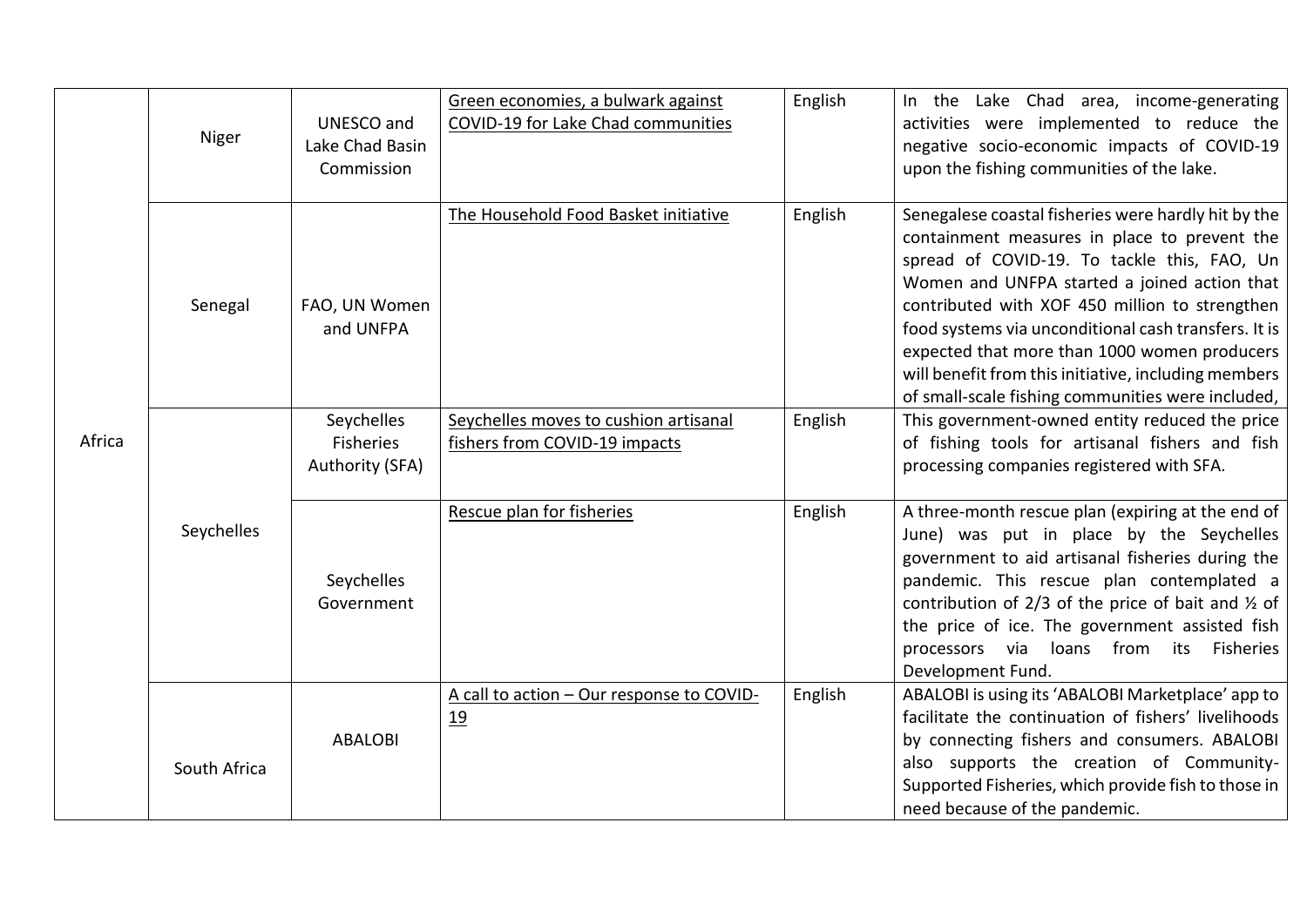| Africa | South Africa | Department of<br>Environment,<br>Forestry and<br>Fisheries of<br>South Africa<br>Institute for<br>Poverty, Land<br>and Agrarian<br><b>Studies (PLAAS)</b> | Food relief for South African licensed<br>small-scale fishers<br>PLAAS Webinar: COVID-19: Impact on<br>small-scale fisheries in South Africa and<br>beyond | English<br>English | Through its 'Small-scale Fishers Food Relief<br>Program', the Department of Environment,<br>Forestry and Fisheries of South Africa distributed<br>over 10 000 food parcels to licensed small-scale<br>fishers.<br>PLAAS webinar on 30 April discussed the impacts<br>and challenges of COVID-19 on the small-scale<br>fisheries sector in South Africa.        |
|--------|--------------|-----------------------------------------------------------------------------------------------------------------------------------------------------------|------------------------------------------------------------------------------------------------------------------------------------------------------------|--------------------|----------------------------------------------------------------------------------------------------------------------------------------------------------------------------------------------------------------------------------------------------------------------------------------------------------------------------------------------------------------|
|        |              | South African<br>Small-scale<br>Fisheries<br>Collective<br>(SASSFC)                                                                                       | Dialogue between fishers and authorities<br>eases lockdown restrictions                                                                                    | English            | Since the COVID-19 pandemic first appeared in<br>South Africa, the SASSFC has been in constant<br>contact with the Department of Fisheries to<br>ensure that the regulations to control the spread<br>of the virus have the minimum possible negative<br>impact on fishermen, in relation to both harvest<br>and post-harvest activities.                      |
|        |              | Central Inland<br><b>Fisheries</b><br>Research<br>Institute (ICAR)                                                                                        | COVID-19 related advisories                                                                                                                                | English            | ICAR published a series of COVID-19 related<br>advisories on rivers, estuaries, reservoirs, and<br>wetlands.                                                                                                                                                                                                                                                   |
| Asia   | Regional     | Central Institute<br>of Fisheries<br>Technologies                                                                                                         | <b>COVID-19 Advisory Series</b>                                                                                                                            | English            | The Central Institute of Fisheries Technologies<br>published a series of COVID-19-related advisory<br>posters for fishing and fish handling, fishing<br>harbours, fishing boats, fishermen, fish markets,<br>and seafood processing plants.                                                                                                                    |
|        |              | <b>INFOFISH</b>                                                                                                                                           | Swimming with the tide: Seizing<br>opportunities for resilience                                                                                            | English            | This webinar organized by INFOFISH will share the<br>preliminary findings of a study conducted in<br>collaboration with FAO's Regional Office for Asia<br>and the Pacific that assessed the impacts of the<br>COVID-19 pandemic on small-scale fisheries and<br>aquaculture in Bangladesh, Cambodia, India,<br>Indonesia, Malaysia, Philippines, Sri Lanka and |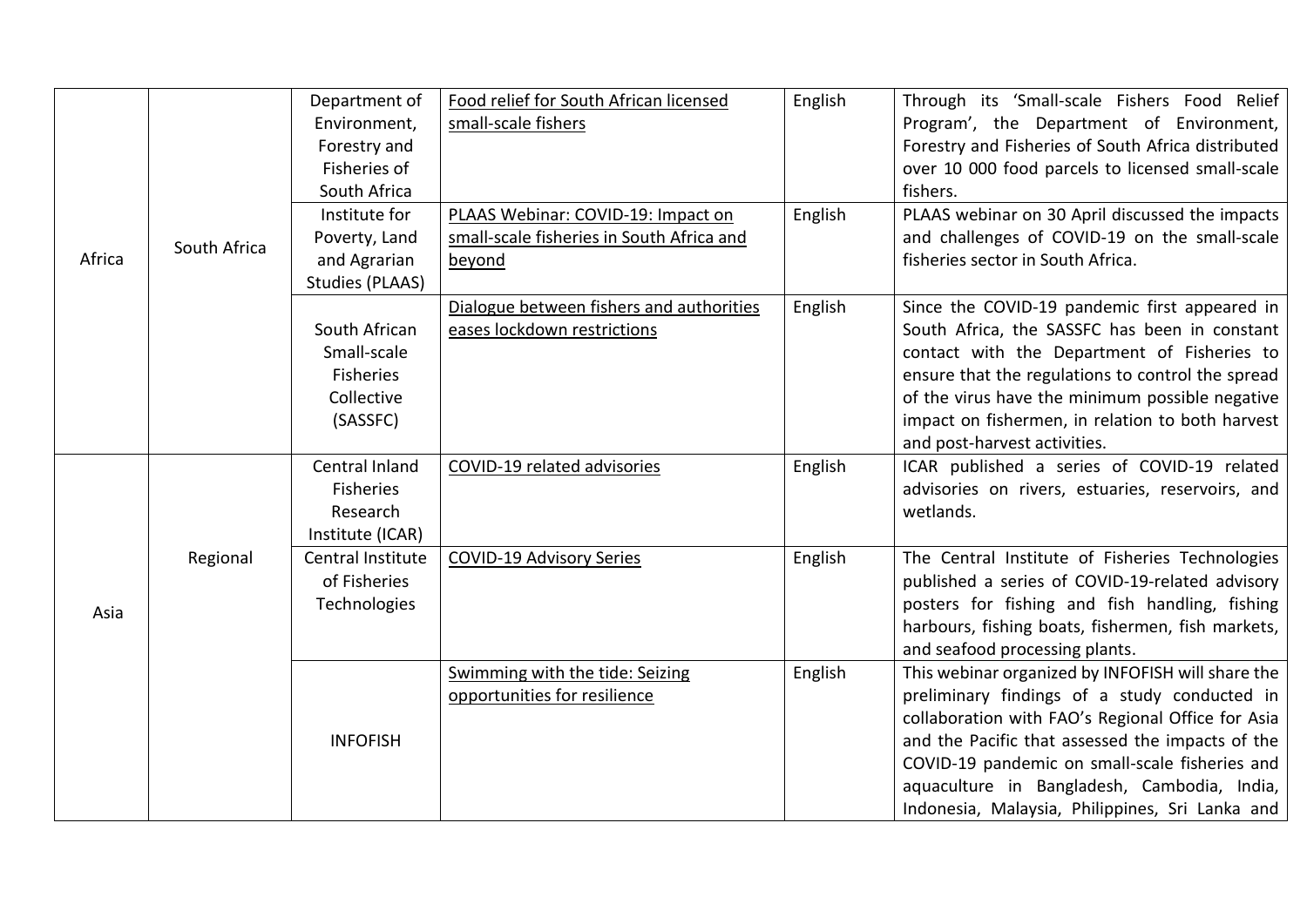|      |            |                                             |                                                                                  |         | Thailand, as well as coping mechanisms adopted<br>by national stakeholders and<br>competent<br>authorities in each country.                                                                                                                                                                                                                                           |
|------|------------|---------------------------------------------|----------------------------------------------------------------------------------|---------|-----------------------------------------------------------------------------------------------------------------------------------------------------------------------------------------------------------------------------------------------------------------------------------------------------------------------------------------------------------------------|
| Asia | Bangladesh | Government of<br>Bangladesh                 | Low-interest loans worth BDT 260 million<br>for the Bangladeshi fisheries sector | English | To help Bangladeshi small-scale fishers cope with<br>the COVID-19 pandemic, the Government of<br>Bangladesh, through several public and private<br>banks, disbursed loans worth BDT 260 million so<br>far. In parallel with these allocations, the Ministry<br>of Fisheries and Livestock plans to offer additional<br>incentives to keep business operations afloat. |
|      | India      | Akhil Bharatiya<br>Fishermen<br>Association | 75 000 Gujarat fishermen stay safe off the<br>coast                              | English | Local fishing community leaders decided to keep<br>close to 75 000 fishermen in fishing trawlers<br>anchored at sea and supply them with essentials<br>to avoid contagion.                                                                                                                                                                                            |
|      |            | Andhra Pradesh<br>Government                | RS 2000 to 6000 fishermen struck due to<br>lockdown                              | English | Over 6 000 fishermen struck by the lockdown<br>measures received RS 2000 in financial assistance.                                                                                                                                                                                                                                                                     |
|      |            | Community radio<br>in Tamil Nadu            | Community radio to share coronavirus-<br>related news with small-scale fishers   | English | The local community radio station Kadal Osai<br>works in collaboration with the fisheries<br>department and several panchayats to keep<br>small-scale fishing communities informed about<br>new protocols and mitigation measures.                                                                                                                                    |
|      |            | Dakshin<br>Foundation                       | Support India's Fisher Families in This<br>Lockdown                              | English | Dakshin Foundation created a fundraising<br>initiative to support Indian fishworkers during the<br>pandemic.                                                                                                                                                                                                                                                          |
|      |            | Government of<br>Kerala                     | RS 31.16 crore aid for small-scale marine and<br>inland fishers                  | English | Financial aid worth RS 311 300 000 were<br>sanctioned to face the impacts of COVID-19 on<br>Kerala's small-scale fishers. It is estimated that<br>more than 178 365 small-scale marine and inland<br>fishers will benefit from it.                                                                                                                                    |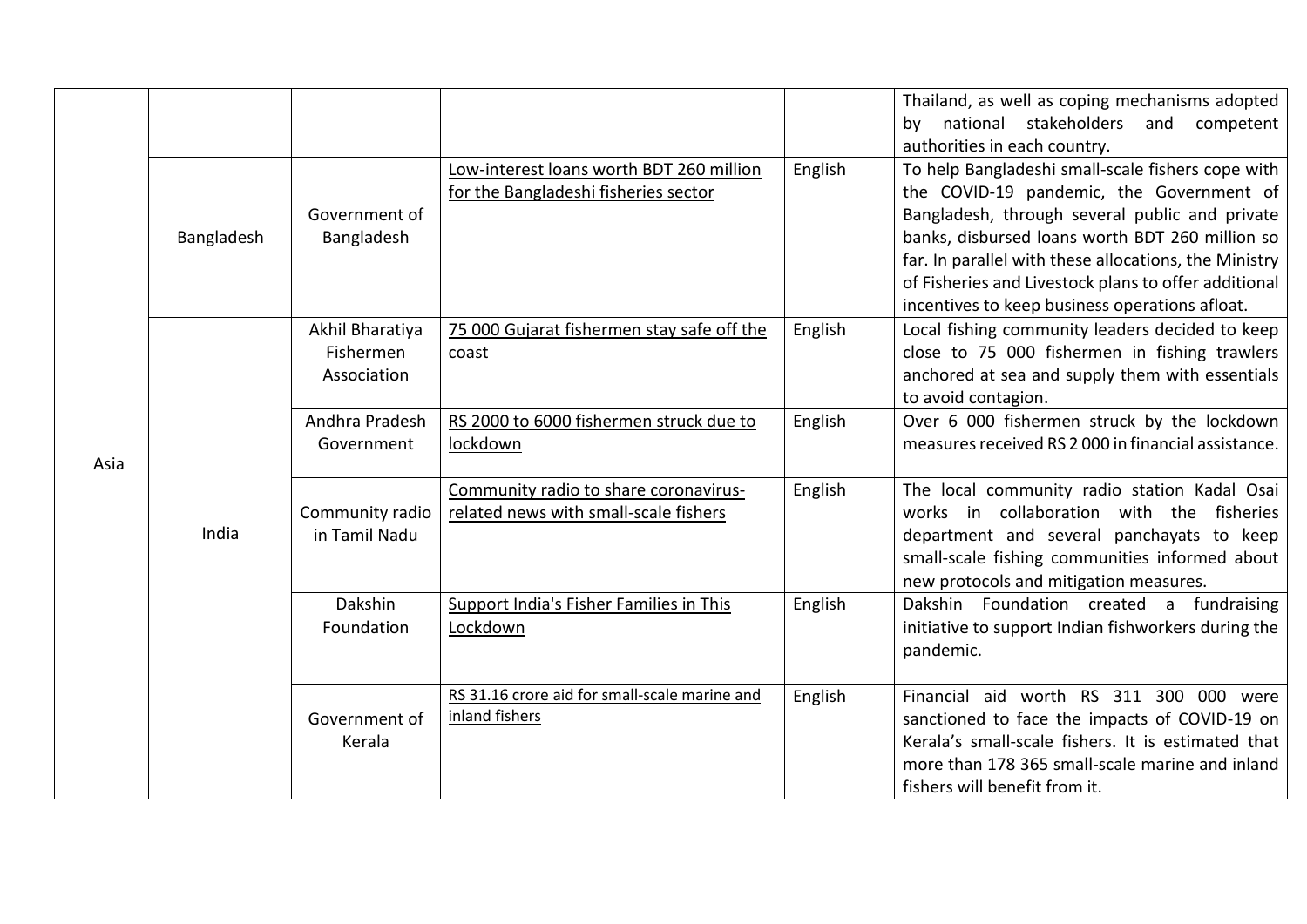| Asia |       | Kerala Bank and<br>Society for<br>Assistance to<br>Fisherwomen<br>(SAF) | Soft loans for fisher women from Kerala                                                      | English | The Kerala Bank offered free of interest loans to<br>fisher women from Kerala to alleviate for the loses<br>due to COVID-19. Around 1 000 fisher women<br>were eligible for soft loans worth RS 10 000, which<br>allowed them to depend less on private lenders.                          |
|------|-------|-------------------------------------------------------------------------|----------------------------------------------------------------------------------------------|---------|-------------------------------------------------------------------------------------------------------------------------------------------------------------------------------------------------------------------------------------------------------------------------------------------|
|      |       | Kerala<br>Government                                                    | RS 200 financial assistance for small-scale<br>fishers                                       | English | Financial assistance worth RS 2 000 was provided<br>to all fishers in the state of Kerala.                                                                                                                                                                                                |
|      |       | Local multi-<br>stakeholder<br>committee in<br>Poonthura                | How small-scale fishers in Kerala's<br>Poonthura benefited from COVID time<br>auction system | English | A local small-scale fisheries multi-stakeholder<br>committee created an innovative way to allow fish<br>auctions to continue while still respecting the<br>government's physical distancing measures.                                                                                     |
|      | India | Maharashtra<br>Government                                               | One-time cash compensation for the<br>fisheries sector                                       | English | The government of Maharashtra offered several<br>aid packages for the fisheries sector of the region.<br>These packages ranged from RS 20 000 for non-<br>mechanised boats to RS 10 000 for traditional<br>fishers using drag nets and RS 3 000 for ice box<br>procurement, among others. |
|      |       | <b>News</b><br>article/John<br>Kurien                                   | Coronavirus should drive Kerala to adopt<br>sustainable marine fishing practices             | English | John Kurien proposed sustainable marine fishing<br>practices to face the current COVID-19 situation in<br>Kerala.                                                                                                                                                                         |
|      |       | Odisha fishing<br>communities                                           | Fishermen families repair their own nets                                                     | English | Members of local fishing communities, especially<br>women and the elder, resorted to traditional net<br>repairing practices to save repair expenditures<br>and support decreasing incomes due to COVID-19.                                                                                |
|      |       | <b>Tamil Nadu</b><br>Government                                         | One-time financial aid for local small-scale<br>fishers $(1)(2)$                             | English | Members of the Fishermen Welfare Board of<br>Tamil Nadu received RS 1 000 in financial aid to<br>help them cope with the lockdown period.                                                                                                                                                 |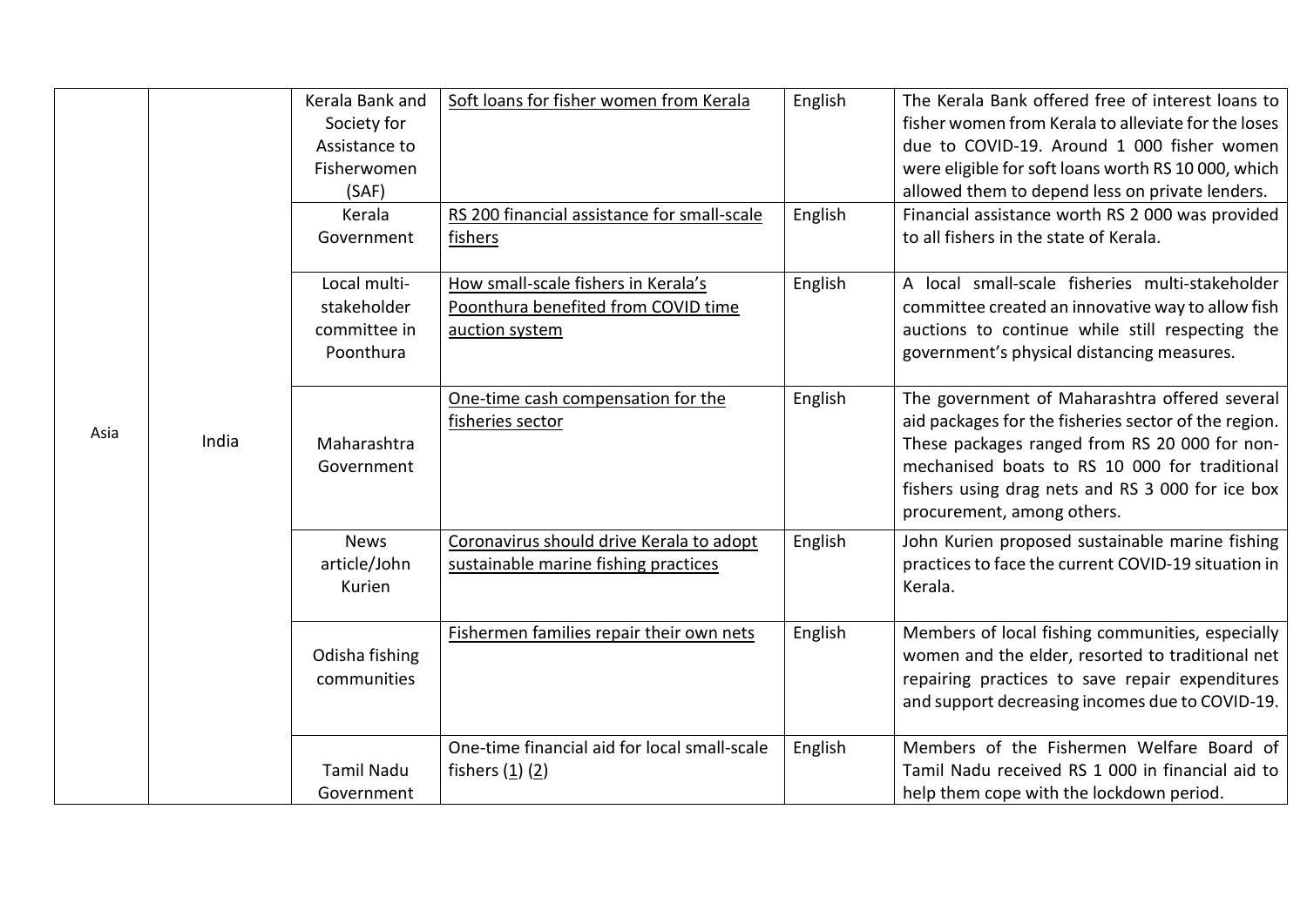|      |           |                               |                                              |         | After several months, relief was extended to<br>additional RS 1 000 for the two-months lockdown.  |
|------|-----------|-------------------------------|----------------------------------------------|---------|---------------------------------------------------------------------------------------------------|
|      |           |                               |                                              |         |                                                                                                   |
|      |           | Kesatuan                      | COVID-19 Impact for Small-scale Fishers      | English | KNTI carried out a survey to assess the impacts of                                                |
|      |           | Nelayan                       | and Aquaculture Fisheries in Indonesia       |         | COVID-19 on Indonesian small-scale fisheries and                                                  |
|      |           | Tradisional                   |                                              |         | aquaculture, the results of which have been                                                       |
|      | Indonesia | Indonesia (KNTI)              |                                              |         | published in both infographic and report format.                                                  |
|      |           |                               |                                              |         | The results illustrated the wide variety of                                                       |
|      |           |                               |                                              |         | challenges that the pandemic posed on the                                                         |
|      |           |                               | Monthly RM300 for small-scale fishers in     | English | different regions of the country.<br>The previous monthly Fishermen's Subsistence                 |
|      | Malaysia  | Government of                 | <b>Malaysia</b>                              |         | Allowance of RM250 was increased to RM300 to                                                      |
|      |           | Malaysia                      |                                              |         | lessen the impacts of COVID-19 on the small-scale                                                 |
|      |           |                               |                                              |         | fisheries sector.                                                                                 |
|      |           | Consultative                  | Assessing the impact of COVID-19 on          | English | The post-COVID-19 situation of Myanmar's                                                          |
| Asia |           | Group on                      | Myanmar's Livestock and Fishery Sectors      |         | fisheries was analysed in this webinar organized                                                  |
|      |           | International                 |                                              |         | by CGIAR. Additionally, the webinar offered                                                       |
|      |           | Agricultural                  |                                              |         | potential lines of action to local stakeholders to                                                |
|      |           | Research                      |                                              |         | facilitate the continuation of the sector.                                                        |
|      |           | (CGIAR)                       |                                              |         |                                                                                                   |
|      |           |                               | FishAdapt Project: strengthening capacity    | English | FAO and the Global Environment Facility released                                                  |
|      |           | Food and                      | and resilience of fisheries and aquaculture- |         | a report assessing the coping strategies and                                                      |
|      | Myanmar   | Agriculture                   | dependent livelihoods in Myanmar             |         | mechanisms implemented by small-scale fishing                                                     |
|      |           | Organization of<br>the United |                                              |         | communities against COVID-19 in Myanmar. This                                                     |
|      |           | Nations (FAO)                 |                                              |         | report simultaneously serves as an assessment of<br>how the FishAdapt Project (a project based on |
|      |           | and the Global                |                                              |         | inland and coastal fisheries climate adaptation in                                                |
|      |           | Environment                   |                                              |         | Myanmar) should adapt to address the post-                                                        |
|      |           | Facility                      |                                              |         | COVID-19 situation and how it can complement                                                      |
|      |           |                               |                                              |         | the relief plans designed by the Government of                                                    |
|      |           |                               |                                              |         | Myanmar.                                                                                          |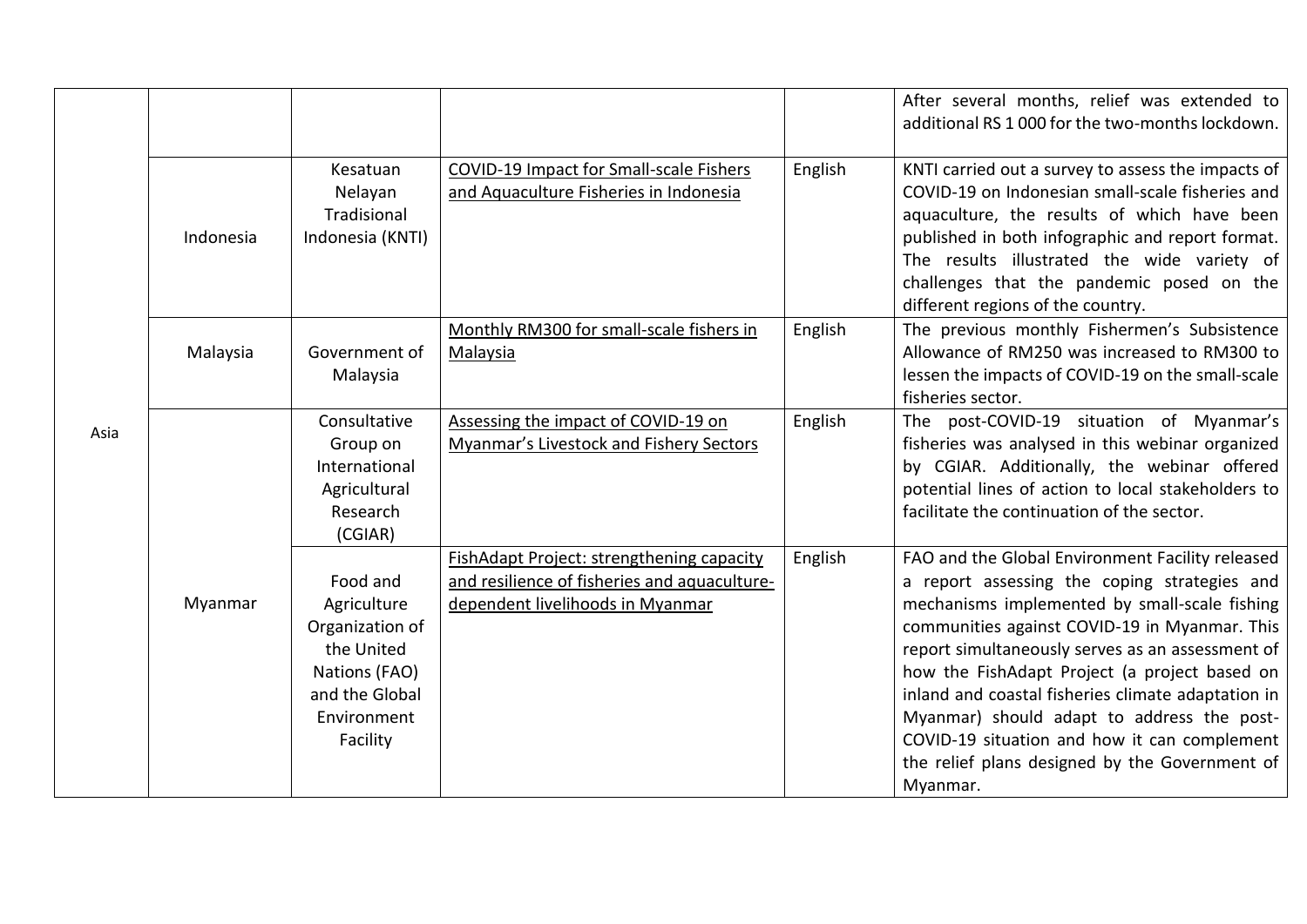|        | Sri Lanka | <b>News</b><br>article/Oscar<br>Amarasinghe | Brief assessment of the impact of COVID-<br>19 on small-scale fisheries in Sri Lanka                                       | English                                                                          | This article assessed the impact of the COVID-19<br>pandemic upon Sri Lankan small-scale fisheries.                                                                                                                                                                                                                                                                                                                                                                                                                                                       |
|--------|-----------|---------------------------------------------|----------------------------------------------------------------------------------------------------------------------------|----------------------------------------------------------------------------------|-----------------------------------------------------------------------------------------------------------------------------------------------------------------------------------------------------------------------------------------------------------------------------------------------------------------------------------------------------------------------------------------------------------------------------------------------------------------------------------------------------------------------------------------------------------|
|        |           | <b>Fisheries Areas</b>                      | COVID-19 - FLAG Response Message Board                                                                                     | English                                                                          | Fisheries Areas Network is collecting<br>The<br>initiatives in EU Member States that tackle the<br>socio-economic challenges of COVID-19 faced by<br>workers from the fisheries and aquaculture<br>sectors                                                                                                                                                                                                                                                                                                                                                |
|        | Regional  | <b>Network</b><br>(FARNET)                  | Resilient Coastal Communities: a guide for<br><b>FLAGs</b>                                                                 | English<br>French<br>German<br>Spanish<br><b>Italian</b><br>Polish<br>Portuguese | This FLAG developed by FARNET aims to offer<br>ideas and inspiration to help FLAGs' areas to<br>become more socially, environmentally and<br>economically resilient.                                                                                                                                                                                                                                                                                                                                                                                      |
| Europe | Cyprus    | Government of<br>Cyprus                     | Coronavirus: fishermen welcome<br>government aid                                                                           | English                                                                          | The government of Cyprus approved to pay EUR<br>1000 to each professional fisher who stopped<br>working at all as an effect of the COVID-19 crisis.                                                                                                                                                                                                                                                                                                                                                                                                       |
|        | France    | Loire Océan<br>Filière Pêche<br>(LOFP)      | The small-scale fisheries value chain from<br>Pays de Loire organizes into an inter-<br>professional fisheries association | French                                                                           | To face the impacts of COVID-19 on the small-<br>scale fisheries sector of the region, professionals<br>from different stages of the small-scale fisheries<br>value chain, including fisheries-management<br>institutions, came together to create an inter-<br>fisheries<br>professional<br>association.<br>This<br>organization focuses on regulating prices and<br>partner revenues and is a focal point in decision-<br>making processes that affect the livelihoods of the<br>members of the value chain, especially during the<br>recovery process. |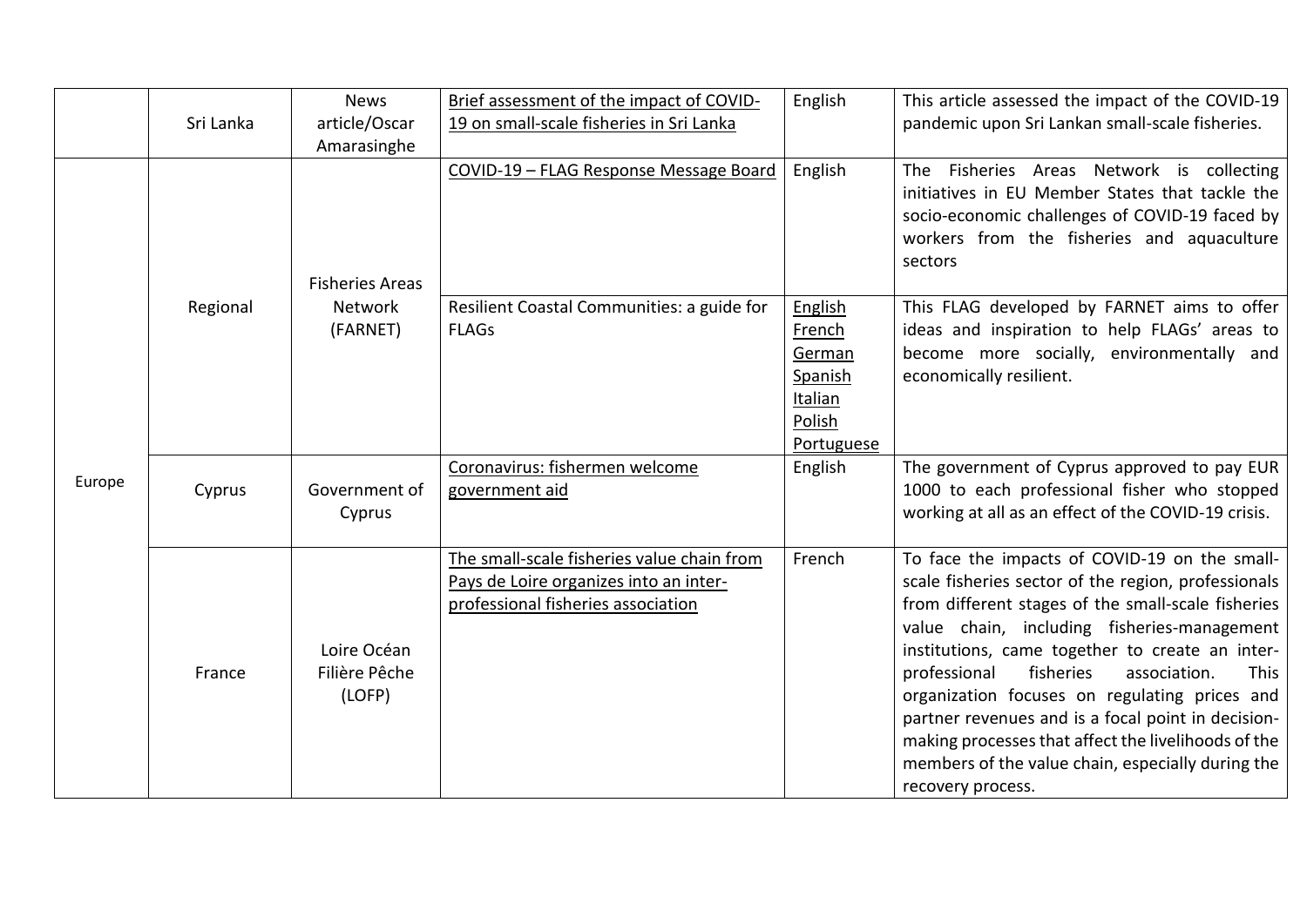|        | Germany                               | <b>Baltic Sea Coast</b><br><b>Fisheries Local</b><br><b>Action Group</b><br>(FLAG) | Fisch vom Kutter                                                                                                                                         | English           | This FLAG created an online portal to connect local<br>fishermen and consumers to meet fish demand in<br>the area. The project now counts with a mobile<br>truck that delivers the purchased fish.                                                                                                                                                     |
|--------|---------------------------------------|------------------------------------------------------------------------------------|----------------------------------------------------------------------------------------------------------------------------------------------------------|-------------------|--------------------------------------------------------------------------------------------------------------------------------------------------------------------------------------------------------------------------------------------------------------------------------------------------------------------------------------------------------|
| Europe | <b>Italy</b>                          | Government of<br>Italy                                                             | Financial aid for self-employed small-scale<br>fishers                                                                                                   | Italian           | The Italian government updated the requisites<br>for access to social protection funds during the<br>COVID-19 pandemic, expanding coverage to self-<br>employed fishers working in both marine and<br>inland waters. These allowed them to apply to a<br>one-time allocation of EUR 950 to cover the<br>losses for the halt of activities in May 2020. |
|        | Mediterranean<br><b>Black Sea</b>     | General<br>Commission for<br>Fisheries in the                                      | COVID-19: Impact on fisheries and<br>aquaculture in the Mediterranean and the<br><b>Black Sea</b>                                                        | English           | The GFCM released a brief on the impacts of<br>COVID-19 on fisheries and aquaculture in the<br>Mediterranean and the Black Sea.                                                                                                                                                                                                                        |
|        |                                       | Mediterranean<br>(GFCM)                                                            | GFCM ONLINE FORUMS: the experience of<br>small-scale fisheries in promoting<br>resilience and economic innovation in the<br>face of the COVID-19 crisis. | English           | Included in the GFCM Online Forum series, the<br>GFCM organized an open-access interactive<br>online forum (22 July) on social resilience and<br>market innovation in small-scale fisheries in<br>response to the COVID-19 crisis.                                                                                                                     |
|        | Mediterranean<br>(North and<br>South) | <b>MedPAN</b>                                                                      | Faire face à l'impact du COVID-19 dans les<br>AMP méditerranéennes                                                                                       | French<br>English | MedPAN created a questionnaire to gather<br>experiences from professionals working on<br>Marine Protected Areas in the Mediterranean in<br>relation to the COVID-19 crisis. Feedback from the<br>questionnaires was shared among the members<br>of the network.                                                                                        |
|        | Montenegro                            | Government of<br>Montenegro                                                        | One-off payment for 184 small-scale fishers<br>from Montenegro                                                                                           | English           | The Government of Montenegro allocated EUR<br>200 000 to provide one-time assistance to 184<br>small-scale fishers. Additionally, the government<br>also offered favourable loans for which small-<br>scale fishers could apply.                                                                                                                       |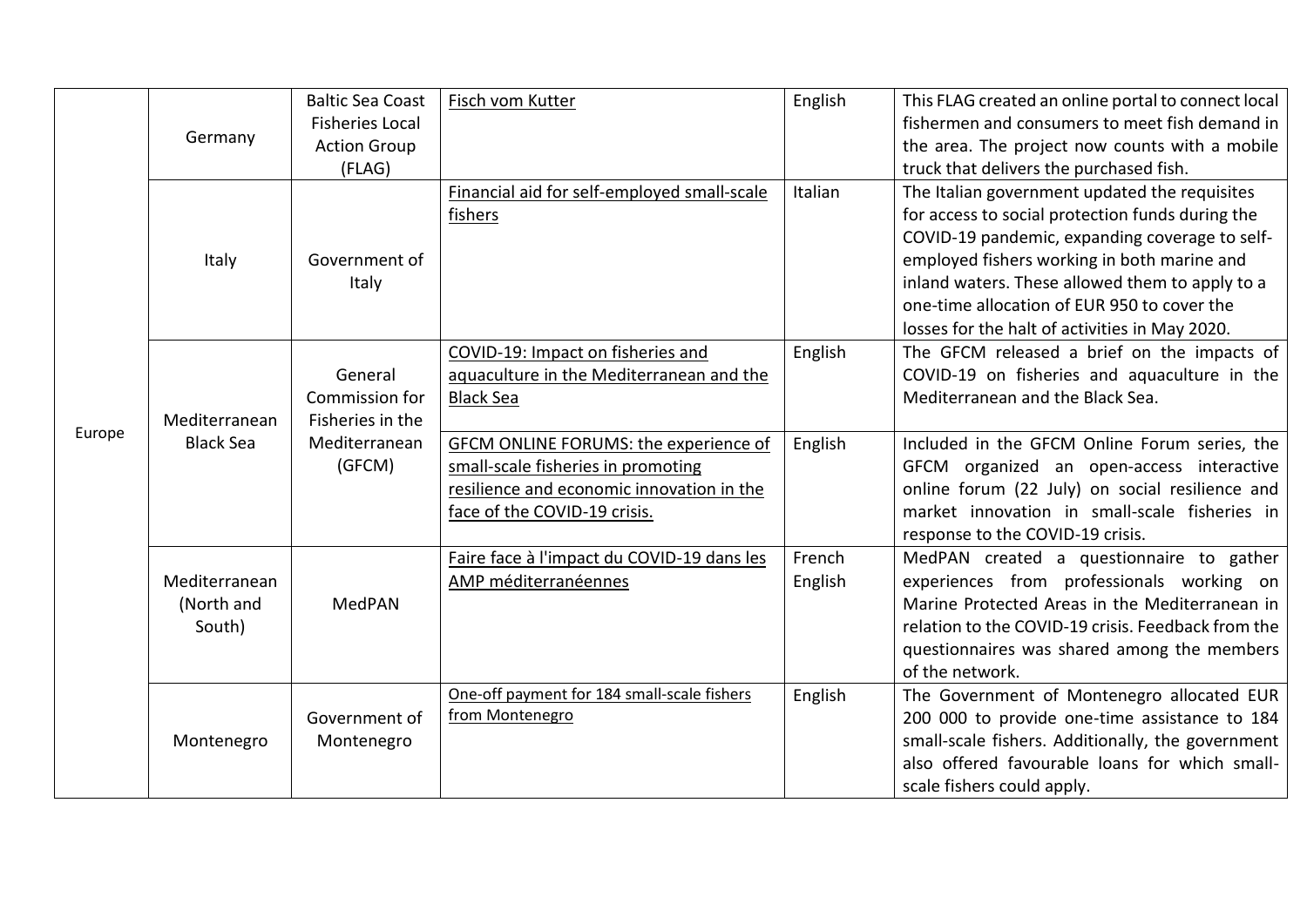| Europe | Portugal | Government of<br>Portugal                   | Fuel subsidies for Portuguese small-scale<br>fisheries                                | Portuguese          | The Government of Portugal made available fuel<br>subsidies for licensed small-scale fishers to help<br>attenuate the impacts of the COVID-19 pandemic.                                                                                                                                                                        |
|--------|----------|---------------------------------------------|---------------------------------------------------------------------------------------|---------------------|--------------------------------------------------------------------------------------------------------------------------------------------------------------------------------------------------------------------------------------------------------------------------------------------------------------------------------|
|        |          | <b>Basque</b><br>Government                 | EUR 4,3 million for the fisheries sector                                              | Spanish             | The Basque Government allocated EUR 4,3 million<br>to the fisheries sector (including small-scale<br>fisheries) of the region to cover the losses of the<br>last months due to the halt of fishing activities.                                                                                                                 |
|        | Spain    | Government of<br>the Valencian<br>Community | Social protection for the fisheries sector<br>(Spanish)                               | Spanish             | The local government made funds available to<br>small-scale fishers and fishworkers from the<br>fisheries sector of the Community of Valencia.<br>These funds aimed to cover the losses from the<br>COVID-19 pandemic, both in harvesting and post-<br>harvesting activities.                                                  |
|        |          | Government of                               | EUR 856.000 for small-scale fishing<br>cooperatives and associations                  | Spanish             | Small-scale fishing cooperatives and associations<br>from the Canarian archipelago benefited from<br>funds worth EUR 856.000 conceived for their<br>economic empowerment and functioning after<br>the COVID-19 pandemic.                                                                                                       |
|        |          | Canarias                                    | Funds worth EUR 52 000 for small-scale<br>fisheries associations from La Palma, Spain | Spanish             | The two small-scale fisheries associations from La<br>Palma, in the Canarian archipelago, received EUR<br>26 000 each to fund their operations and cover for<br>the loses derived from the COVID-19 pandemic. It<br>is estimated that over 80 small-scale fishers, and<br>many more indirectly benefited from this<br>measure. |
|        |          |                                             | EUR 5 million for Galician shellfish<br>gatherers<br>(Spanish) (Galician)             | Spanish<br>Galician | Funds worth EUR 5 million were made available<br>for Galician shellfish gatherers, one of the<br>fisheries subsectors most impacted by COVID-19<br>in the region.                                                                                                                                                              |
|        |          | Government of<br>Galicia                    | EUR 400.000 for small-scale fishing pre-<br>harvesting workers (Spanish) (Galician)   | Spanish<br>Galician | The Regional Government of Galicia made funds<br>available for small-scale fishworkers (mainly                                                                                                                                                                                                                                 |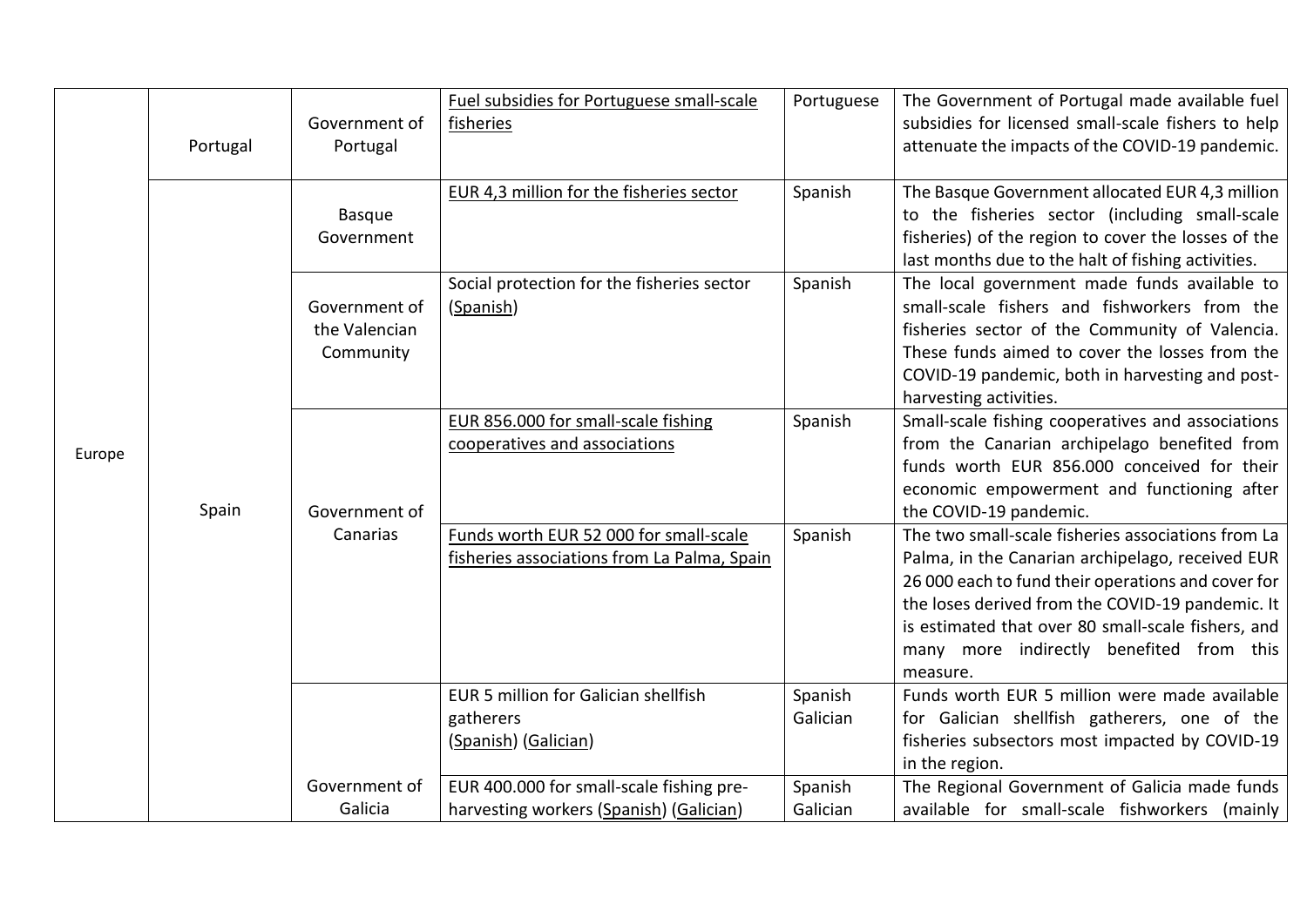| Europe | Spain          |                                |                                                                                                                  |                          | women) employed in net repairing. These funds<br>targeted those who refused access to past social<br>protection measures and kept working during the<br>pandemic.                                                                                                                                                                                                       |
|--------|----------------|--------------------------------|------------------------------------------------------------------------------------------------------------------|--------------------------|-------------------------------------------------------------------------------------------------------------------------------------------------------------------------------------------------------------------------------------------------------------------------------------------------------------------------------------------------------------------------|
|        |                | Government of<br>Spain         | Funds for the Spanish fisheries sector                                                                           | Spanish                  | The Government of Spain, through the enactment<br>of a new Decree (969/2020), updated the<br>requirements for applying to the social assistance<br>funds allocated for the fisheries sector, to which<br>small-scale fishers were eligible to apply. The<br>overall results of the new decree were the<br>extension of coverage and the reduction of<br>payment delays. |
|        |                | Itsas Garapen<br>Elkartea FLAG | Provision of personal protective<br>equipment for small-scale fishers and<br>fishworkers from the Basque Country | Spanish<br><b>Basque</b> | More than 2500<br>small-scale fishers and<br>fishworkers received more than 40 000 KN95<br>masks and other pieces of personal protective<br>equipment that allowed them to continue<br>working under safe and sanitary conditions.                                                                                                                                      |
|        | United Kingdom | Scottish<br>government         | Support for Scottish small-scale fishing<br>vessel owners and processing industry                                | English                  | An aid package worth GBP 6 million was created<br>to assist the Scottish fisheries sector during and<br>after the COVID pandemic. This funding was<br>available for Scottish-registered fishing vessels up<br>to 12 metres in length.                                                                                                                                   |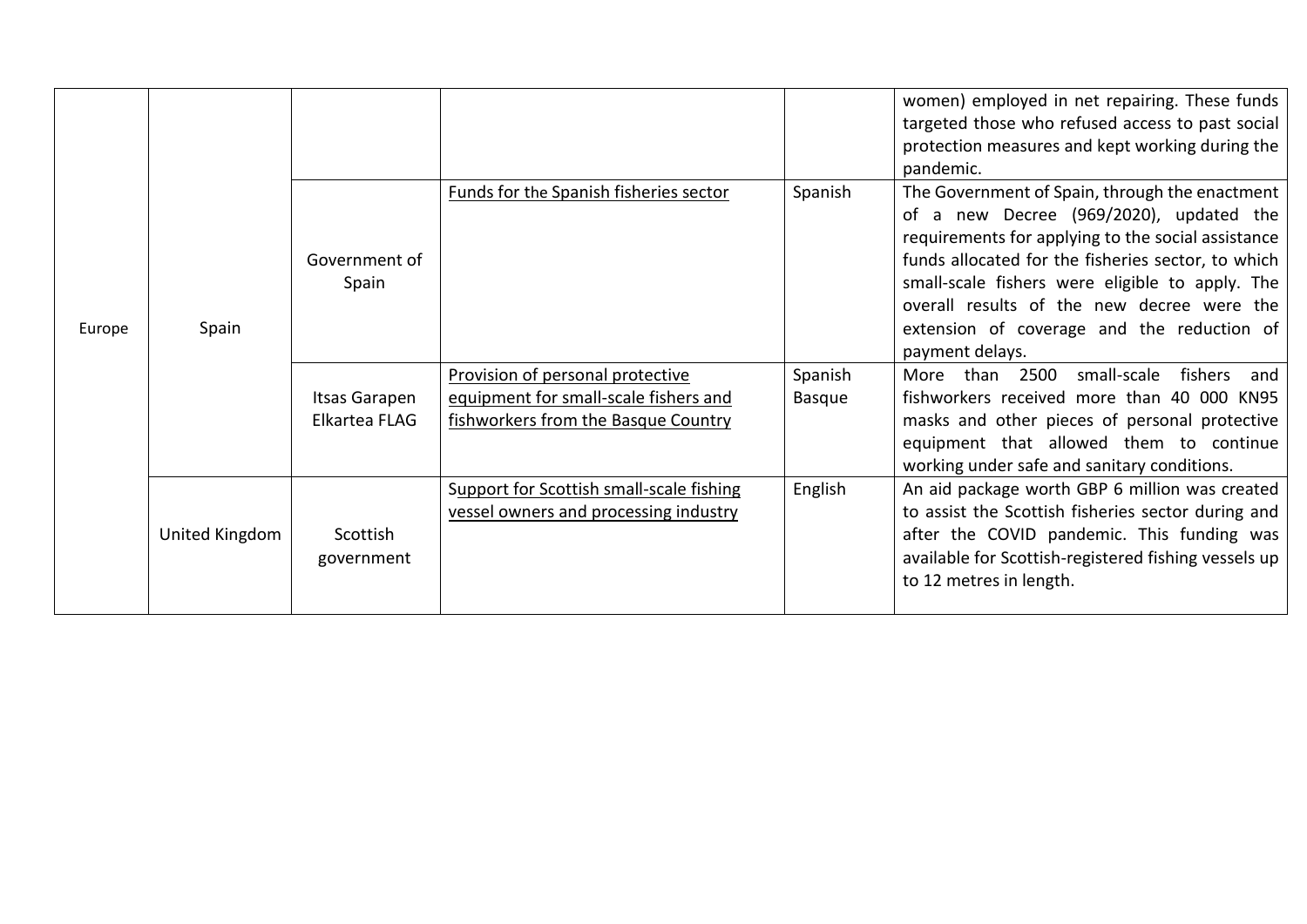| Latin                           |                               | Too Big to Ignore<br>(TBTI)                      | Fishers adapting to COVID-19 in Latin<br>America    | Spanish | Representatives from different organizations<br>from the small-scale fisheries sector came<br>together in this webinar organized by TBTI to<br>discuss the impacts of the pandemic on Latin<br>American small-scale fisheries and how these<br>organizations, together with small-scale fishers<br>and fish workers themselves, faced the threat.                                                           |
|---------------------------------|-------------------------------|--------------------------------------------------|-----------------------------------------------------|---------|-------------------------------------------------------------------------------------------------------------------------------------------------------------------------------------------------------------------------------------------------------------------------------------------------------------------------------------------------------------------------------------------------------------|
| America<br>and the<br>Caribbean | Regional                      |                                                  | COVID-19 & SSF in the Caribbean                     | English | In this webinar organized by TBTI, panellists<br>representing fisheries organizations, academia<br>and regional fisheries organizations working in the<br>Caribbean explained how the COVID-19 pandemic<br>impacted Caribbean small-scale fisheries and<br>what solutions and adaptation methods were<br>used by different stakeholders to ensure the<br>continuity of fishers and fish workers livelihoods |
|                                 |                               | Central American<br>Integration<br>System (SICA) | Creating safety protocols for specific<br>fisheries | Spanish | The Central American Integration System is<br>creating a protocol to ensure that work in certain<br>fisheries conducted by small-scale fisheries are<br>carried out without risks of contagion.                                                                                                                                                                                                             |
|                                 | Antigua and<br><b>Barbuda</b> | Government of<br>Antigua and<br><b>Barbuda</b>   | Payment of fuel costs to small-scale fishers        | English | To support the recovery from the impacts of the<br>pandemic, the Government of Antigua and<br>Barbuda paid the fuel costs originated from small-<br>scale fishing activities in the country. Together<br>with this waiver, which small-scale fishers could                                                                                                                                                  |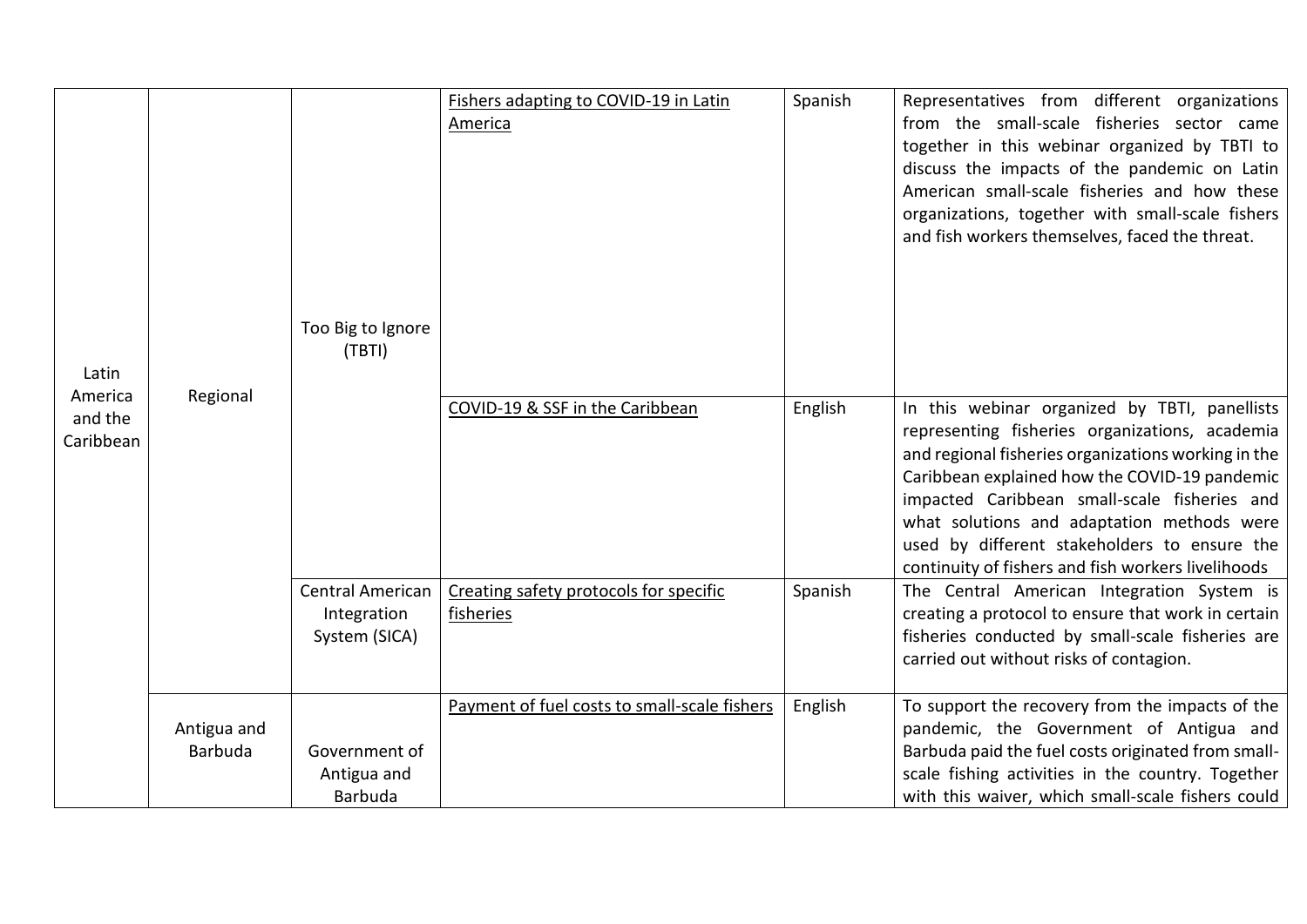|                                          |               |                                                                                          |                                                                                     |            | enjoy for 90 days, the Government announced a<br>20% reduction in electricity costs.                                                                                                                                                                                                                                                                                                                                                                                                                                                                                                               |
|------------------------------------------|---------------|------------------------------------------------------------------------------------------|-------------------------------------------------------------------------------------|------------|----------------------------------------------------------------------------------------------------------------------------------------------------------------------------------------------------------------------------------------------------------------------------------------------------------------------------------------------------------------------------------------------------------------------------------------------------------------------------------------------------------------------------------------------------------------------------------------------------|
| Latin<br>America<br>and the<br>Caribbean | <b>Brazil</b> | Government of<br>the State of<br>Amazonas                                                | Funds for Amazonian small-scale and<br>indigenous fishers                           | Portuguese | The Government of the Brazilian State of<br>Amazonas created several fund lines to support<br>the heavily affected small-scale fisheries sector of<br>the region. A first R\$ 350 million package was<br>meant to cover the acquisition of basic fishing<br>gear. A second package worth R\$ 300 million was<br>used to buy 81 tonnes of fish from around 600<br>local small-scale fishers and R\$ 100 million were<br>specifically targeted to indigenous small-scale<br>fishers. All the purchased fish was then donated to<br>8000 families facing poverty and overall social<br>vulnerability. |
|                                          |               | Grupo<br>Observatório dos<br>Impactos do<br>Coronavírus nas<br>Comunidades<br>Pesqueiras | Grupo Observatório dos Impactos do<br>Coronavírus nas Comunidades Pesqueiras        | Portuguese | Multi-stakeholder platform formed by fishers,<br>academia and small-scale fisheries advocates to<br>assess the impact of COVID-19 on fishing<br>communities across Brazil.                                                                                                                                                                                                                                                                                                                                                                                                                         |
|                                          | Chile         | Corfo,<br>Government of<br>Chile                                                         | Diversification of marketing strategies by<br>women to face the impacts of COVID-19 | Spanish    | The Chilean government, within its regional<br>innovation programme 'Broadcasting Women<br>Innovation and Entrepreneurship in Artisanal<br>Fisheries', conducted a workshop on packaging of<br>fish and fishery products. This allowed women to<br>diversify their selling methods and better reach<br>consumers.                                                                                                                                                                                                                                                                                  |
|                                          |               | Government of<br>Chile                                                                   | Transit permit for small-scale fishers<br>during curfew                             | Spanish    | The Chilean government created an online<br>platform through which small-scale fishers could<br>obtain a renewable 7-day transit permit, which                                                                                                                                                                                                                                                                                                                                                                                                                                                     |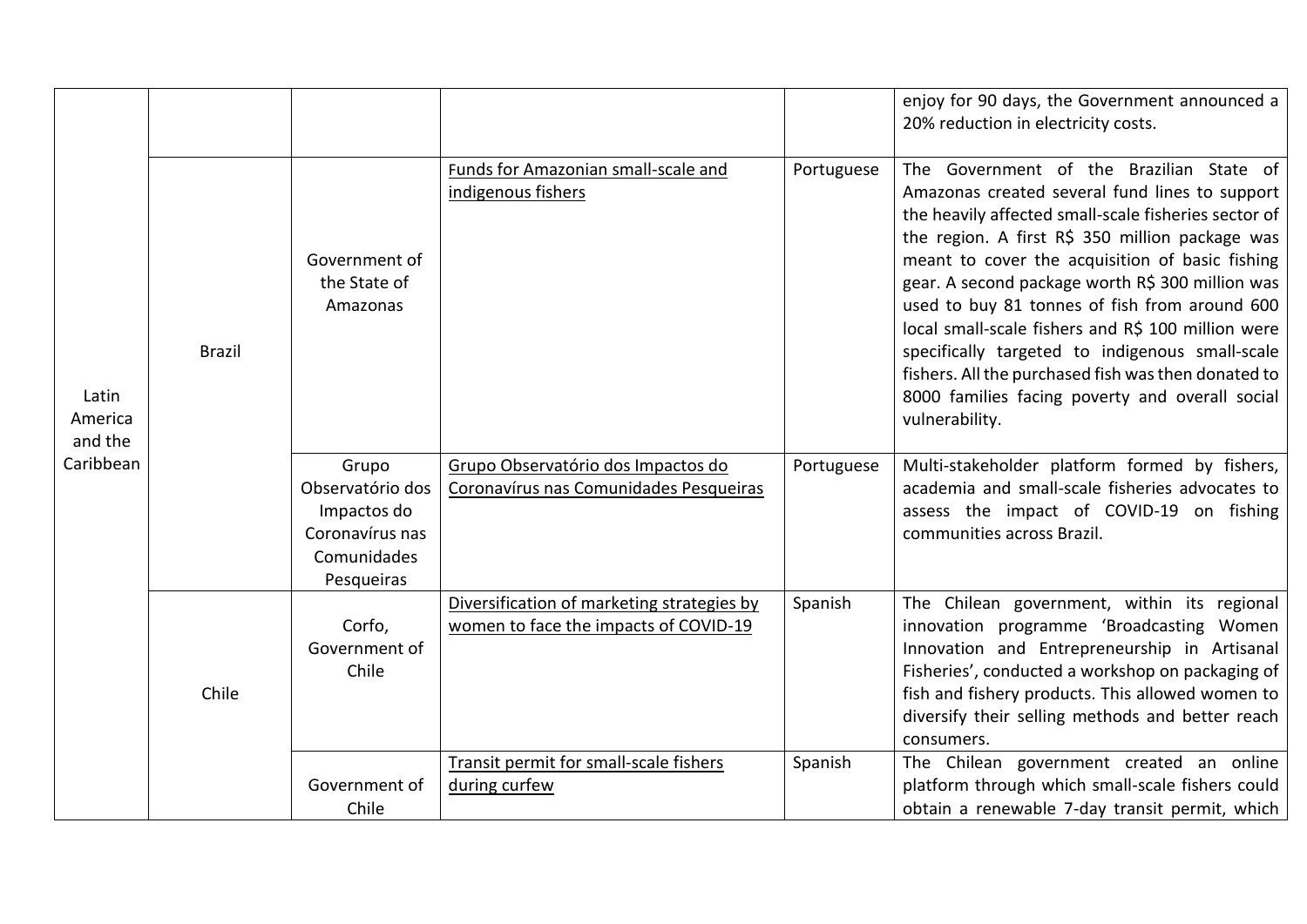|                                          |       |                                                                |                                                                                                 |         | allowed them to continue fishing during the<br>curfew.                                                                                                                                                                                                                                                                                                                          |
|------------------------------------------|-------|----------------------------------------------------------------|-------------------------------------------------------------------------------------------------|---------|---------------------------------------------------------------------------------------------------------------------------------------------------------------------------------------------------------------------------------------------------------------------------------------------------------------------------------------------------------------------------------|
|                                          |       | Government of<br>Chile                                         | Social assistance on condition of<br>completion of co-management training                       | Spanish | The Government of Chile created a fund through<br>which CLP 150 000 were assigned to small-scale<br>fishers situated among the 40% most vulnerable<br>of the country who completed an online training<br>on the Ley de Caletas, a Chilean law dedicated to<br>granting co-management rights to small-scale<br>fishers.                                                          |
|                                          |       | Port authorities<br>of Punta Arenas                            | A COVID-19 vaccination plan for small-<br>scale fishers                                         | Spanish | Port authorities of Punta Arenas, in collaboration<br>with<br>regional<br>government<br>authorities,<br>coordinated a COVID-19 vaccination plan for 300<br>local small-scale fishers, which allowed them to<br>conduct their activities in a safer environment.                                                                                                                 |
| Latin<br>America<br>and the<br>Caribbean | Chile | Regional<br>Government of<br>Tarapacá                          | CLP 600 million for small-scale fisheries of<br>Tarapacá                                        | Spanish | Small-scale fishers from the Chilean region of<br>Tarapacá were eligible to the CLP 600 million<br>funds that the regional government made<br>available to increase organizational capacity and<br>upgrade the small-scale fleet of the region.                                                                                                                                 |
|                                          |       | Regional<br>Government of<br>Valparaíso                        | CLP 700 million for small-scale fisheries<br>and aquaculture of Valparaíso                      | Spanish | To help the Chilean small-scale fisheries recover<br>from the impacts of COVID-19, the Regional<br>Government of Valparaíso provided CLP 700<br>million for small-scale fisheries infrastructure,<br>capacity development of small-scale fisheries<br>organizations, marketing of products from small-<br>scale fisheries and improvement of aquaculture<br>production systems. |
|                                          |       | San Antonio<br>small-scale<br>fishers and local<br>authorities | Updated COVID protocols and capacity<br>development for small-scale fishers from<br>San Antonio | Spanish | Local fisheries authorities and small-scale fishing<br>associations agreed on an updated COVID-19<br>management protocol to be implemented in the<br>San Antonio Port, which has a high concentration<br>of small-scale fishers. The protocol foresaw better                                                                                                                    |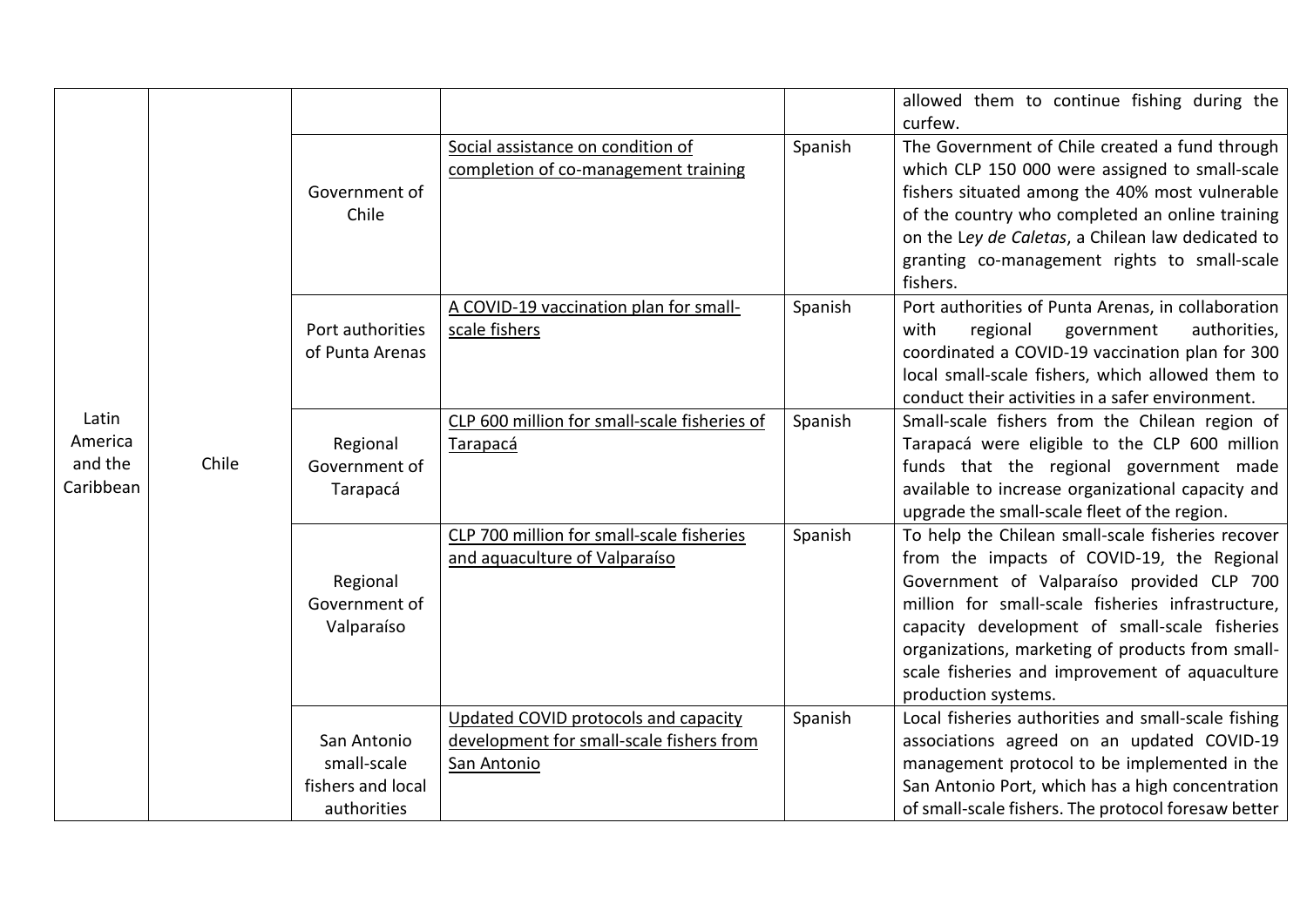|                                          |            |                            |                                                                                                       |         | sanitation of the infrastructure, control before<br>access, surveillance, and use of personal<br>protective equipment, as well as polymerase<br>chain reaction testing (PCR) and awareness-<br>raising and training sessions for small-scale<br>fishers.                                                                                                                             |
|------------------------------------------|------------|----------------------------|-------------------------------------------------------------------------------------------------------|---------|--------------------------------------------------------------------------------------------------------------------------------------------------------------------------------------------------------------------------------------------------------------------------------------------------------------------------------------------------------------------------------------|
| Latin<br>America<br>and the<br>Caribbean | Costa Rica | Cámara de<br>Pescadores de | A collection centre to alleviate COVID-19-<br>related impacts on Costa Rican small-scale<br>fisheries | Spanish | CPG, in collaboration with INCOPESCA and<br>Asociación Costa Rica por Siempre, set up a<br>collection centre in Playas del Coco to help<br>reactivate the fishing sector of the country and<br>allow small-scale fishers from the region to sell<br>their catches and continue to make their<br>livelihoods.                                                                         |
|                                          |            | Guanacaste<br>(CPG)        | Fishery products enter the agriculture<br>market                                                      | Spanish | To address the reduction of sales of fishery<br>products due to the closure of markets and the<br>tourism sector in the country, the Chamber of<br>Fishermen of Guanacaste bought products from<br>local small-scale fishers and sold them in<br>agriculture markets in the area since the latter<br>suffered less from the pandemic and remained<br>more operational throughout it. |
|                                          |            | CoopeSoliDar               | Acciones y aprendizajes ante la situación<br>de emergencia                                            | Spanish | In this publication, CoopeSoliDar explains the<br>impact of COVID-19 upon Costa Rican small-scale<br>fisheries, providing specific data for the different<br>regions of the country. Additionally, the<br>document includes a "lessons learned" section<br>and a list of the actions that this cooperative has<br>implemented in the context of COVID-19.                            |
|                                          |            |                            | Fondo Solidario y Rotativo (FSR), an<br>alternative market for fishery products in<br>Costa Rica      | Spanish | Fondo Solidario y Rotativo is an initiative<br>developed by CoopeSoliDar and other local<br>stakeholders that has enabled Costa Rican small-<br>scale fishers to sell their catch at a fair price by                                                                                                                                                                                 |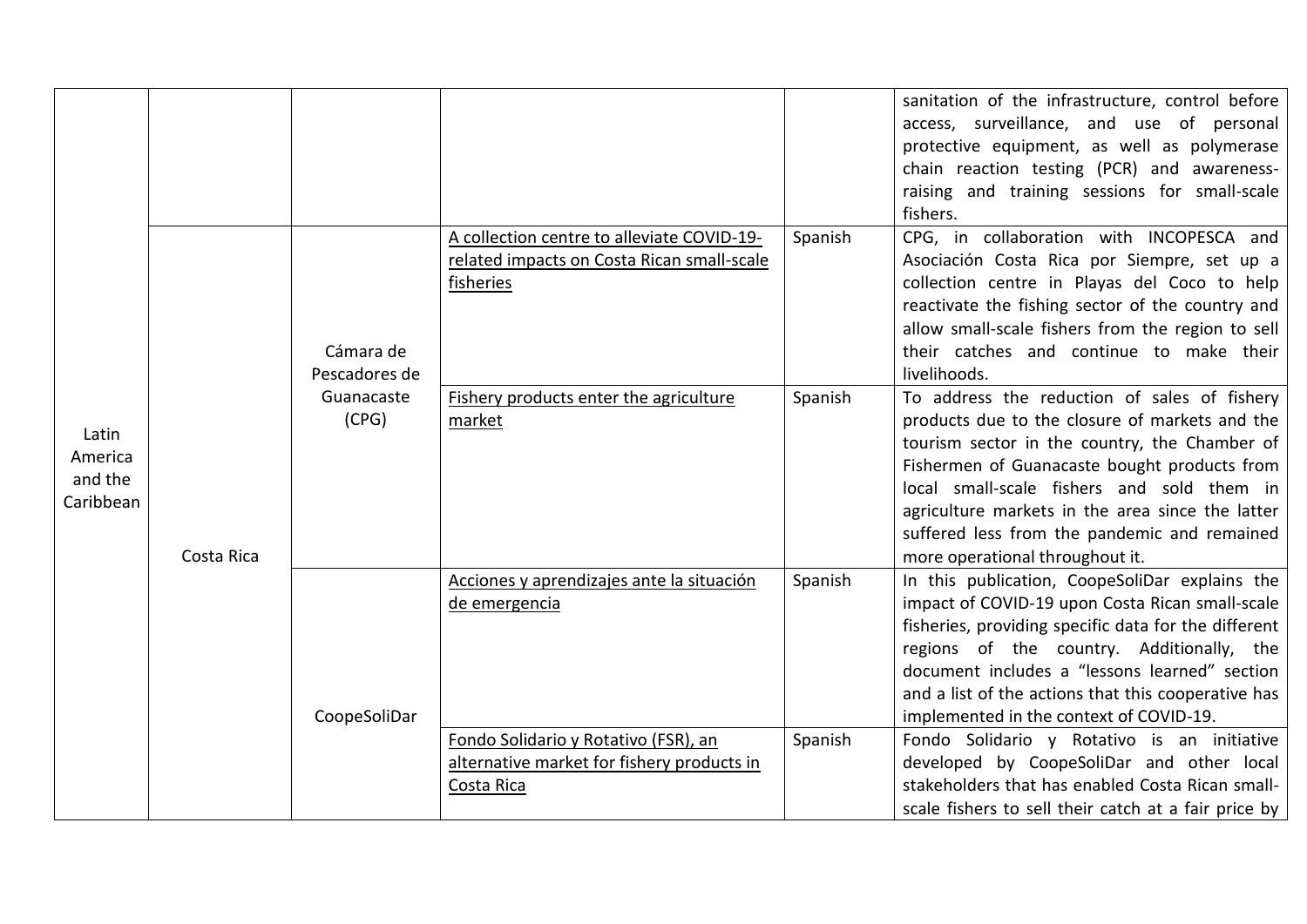| Latin<br>America<br>and the<br>Caribbean |             |                                                                        |                                                                                        |         | creating a local network of consumers and<br>producers.                                                                                                                                                                                                                                                                                                                                                                                                |
|------------------------------------------|-------------|------------------------------------------------------------------------|----------------------------------------------------------------------------------------|---------|--------------------------------------------------------------------------------------------------------------------------------------------------------------------------------------------------------------------------------------------------------------------------------------------------------------------------------------------------------------------------------------------------------------------------------------------------------|
|                                          | Costa Rica  | Fundación<br>MarViva                                                   | In-kind support for small-scale fishing<br>communities of Puntarenas and<br>Guanacaste | Spanish | Over 330 families from various small-scale fishing<br>communities from Puntarenas and Guanacaste<br>hardly affected by the COVID-19 pandemic<br>received in-kind support in the form of food<br>parcels from Fundación MarViva, an organization<br>working<br>conservation<br>on<br>marine<br>and<br>strengthening of small-scale fishing communities,<br>in coordination with local small-scale fishing<br>associations and the Municipal Government. |
|                                          |             | Instituto<br>Costarricense de<br>Pesca y<br>Acuicultura<br>(INCOPESCA) | Direct marketing initiatives to aid Costa<br>Rican fishers during COVID-19             | Spanish | INCOPESCA launched a series of initiatives to<br>promote direct marketing of seafood from Costa<br>Rican small-scale fisheries. Besides, INCOPESCA, in<br>collaboration with local organizations, provided<br>fuel, ice and bait to local small vessels.                                                                                                                                                                                               |
|                                          | El Salvador | Government of<br>El Salvador                                           | In-kind support for 5 000 small-scale<br>fishers from El Salvador                      | Spanish | The Government of El Salvador distributed in-kind<br>support in form of food provisions for 5 000 small-<br>scale fishers from the Salvadoran department of<br>La Unión as part of its response to the COVID-19<br>pandemic.                                                                                                                                                                                                                           |
|                                          | Guatemala   | Department of<br>Food Safety and<br>Nutrition of<br>Guatemala          | In-kind support for small-scale fishing<br>communities in El Estor                     | Spanish | More than 80 families of small-scale fishers<br>received in-kind support in the form of food<br>provisioning from the State of Guatemala to<br>ensure the minimum nutritional requirements<br>during the pandemic.                                                                                                                                                                                                                                     |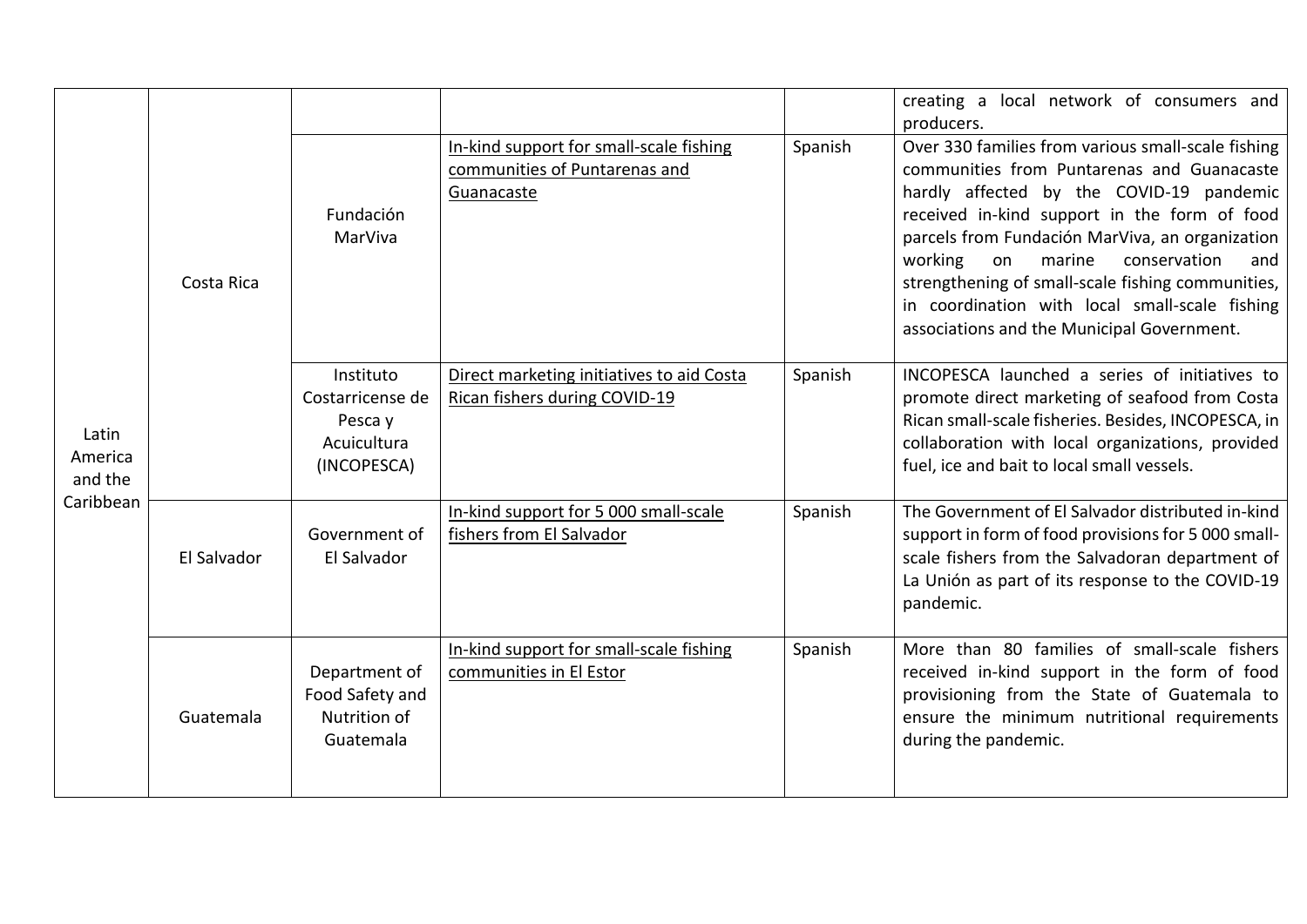| Latin<br>America<br>and the<br>Caribbean | Jamaica | Government of<br>Jamaica               | COVID related aid funds for Jamaican<br>small-scale fishers<br>Relief incentives worth \$ 128 million for<br>the fisheries sector                                                                                                                                                          | English<br>English | The Government of Jamaica provided financial aid<br>to about 17 000 small-scale fishers as part of its<br>first response to the impacts of the pandemic. In<br>order to be eligible, small-scale fishers were<br>required to register their boat and install<br>mandatory GPS trackers. With this measure, the<br>Government of Jamaica aimed at assisting small-<br>scale fishers while improving monitoring of the<br>sector.<br>Incentives worth \$ 128 million were allocated to<br>the Jamaican fisheries sector, including small-<br>scale fisheries, both in marine and inland waters.<br>These incentives covered, i.a., the expenses of<br>fishing activities, required fishing material, and<br>cold storage improvement in strategic fishing<br>beaches across the island. |
|------------------------------------------|---------|----------------------------------------|--------------------------------------------------------------------------------------------------------------------------------------------------------------------------------------------------------------------------------------------------------------------------------------------|--------------------|---------------------------------------------------------------------------------------------------------------------------------------------------------------------------------------------------------------------------------------------------------------------------------------------------------------------------------------------------------------------------------------------------------------------------------------------------------------------------------------------------------------------------------------------------------------------------------------------------------------------------------------------------------------------------------------------------------------------------------------------------------------------------------------|
|                                          |         | Alianza Pesquera<br>de Oaxaca          | Two tons of fish donated to families of the<br>port of Salina Cruz                                                                                                                                                                                                                         | English            | Fishers from Alianza Pesquera de Oaxaca donated<br>two tons of fish to families in need due to the<br>economic impacts of COVID-19 in the area of<br>Salina Cruz.                                                                                                                                                                                                                                                                                                                                                                                                                                                                                                                                                                                                                     |
|                                          | Mexico  | Comunidad y<br>Biodiversidad<br>(COBI) | Mexican fishing communities' resilience to<br>COVID-19 (English) (Spanish)<br>The role of the State in the face of COVID-<br>19 pandemic (English) (Spanish)<br>Everything changes: local solutions of<br>small-scale fishers for adapting to the<br>COVID-19 pandemic (English) (Spanish) | English<br>Spanish | This civil society organization is releasing reports<br>on the effects of COVID-19 on Mexican fisheries.<br>COBI plans to release reports on the socio-<br>economic impacts, the role of the State, local<br>solutions, gender equality, use of technology, and<br>environmental impacts, among other topics.<br>Reports will be added monthly.                                                                                                                                                                                                                                                                                                                                                                                                                                       |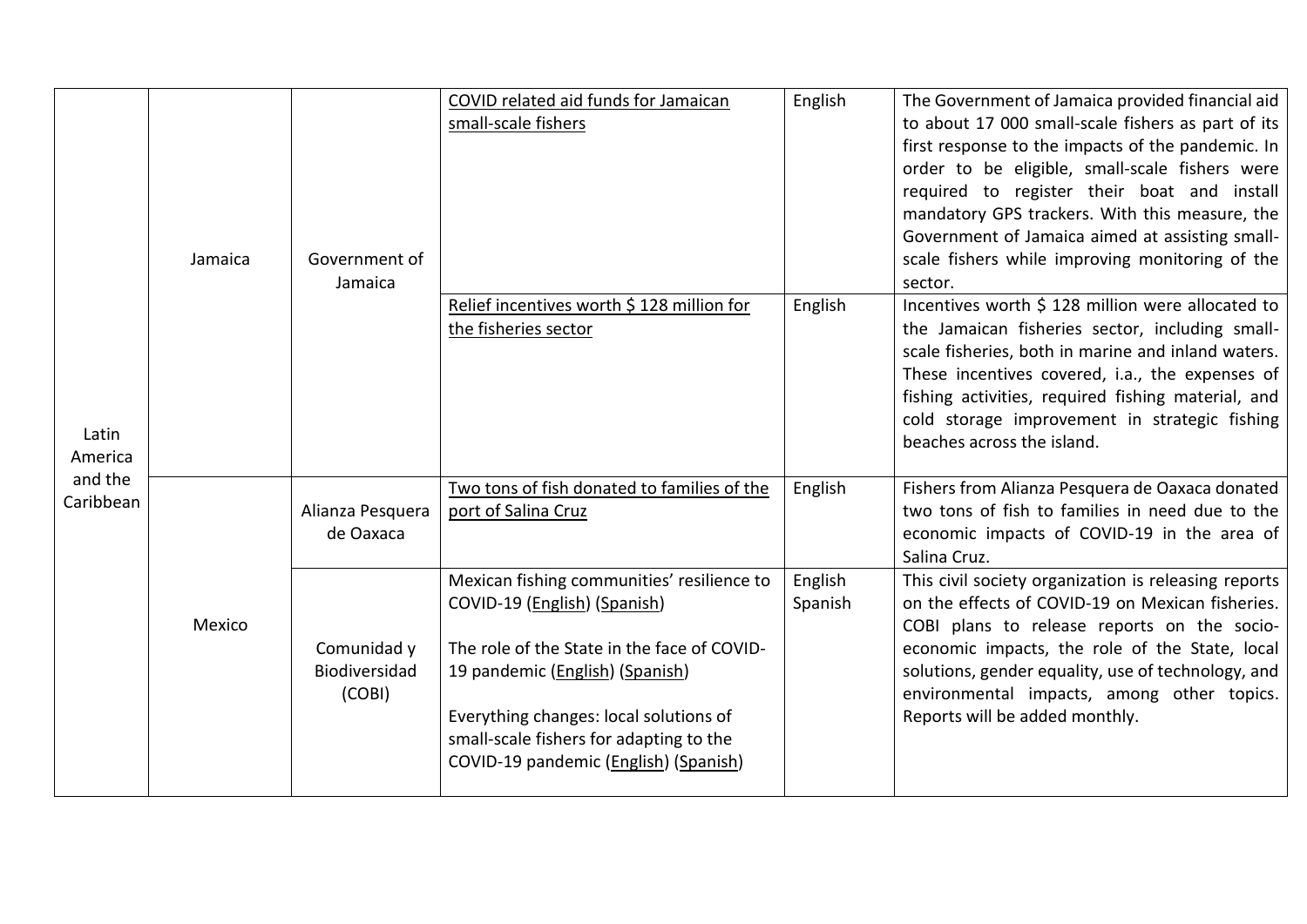|                                 |        |                                                              | Gender equality at sea? An analysis during<br>the COVID-19 pandemic (English) (Spanish)                                     |                                            |                                                                                                                                                                                                                                                     |
|---------------------------------|--------|--------------------------------------------------------------|-----------------------------------------------------------------------------------------------------------------------------|--------------------------------------------|-----------------------------------------------------------------------------------------------------------------------------------------------------------------------------------------------------------------------------------------------------|
|                                 |        |                                                              | Access to healthcare as a human right:<br>Perspectives from fishing communities in<br>times of COVID-19 (English) (Spanish) |                                            |                                                                                                                                                                                                                                                     |
|                                 |        | Comunidad y<br>Biodiversidad                                 | The technological revolution and the<br>digital divide in times of the COVID-19<br>pandemic (English) (Spanish)             |                                            |                                                                                                                                                                                                                                                     |
| Latin                           |        | (COBI)                                                       | Principles for the New Normal in small-<br>scale fisheries (English) (Spanish)                                              |                                            |                                                                                                                                                                                                                                                     |
| America<br>and the<br>Caribbean | Mexico |                                                              | The environmental impacts of COVID-19:<br>perspectives from fishing communities<br>(English) (Spanish)                      |                                            |                                                                                                                                                                                                                                                     |
|                                 |        |                                                              | Photography competition: Life in fishing<br>communities in the face of COVID-19 in Latin<br>America and the Caribbean       | English<br>Spanish<br>French<br>Portuguese | This competition aims at portraying the negative<br>impacts of the COVID-19 pandemic on small-scale<br>fishing communities from the Latin American and<br>Caribbean region. Participation is open to all.                                           |
|                                 |        | Government of<br>Yucatán                                     | <b>Funds worth approximately MXN 50</b><br>million for small-scale fishers from Yucatan                                     | Spanish                                    | More than 12 000 small-scale fishers from Yucatan<br>received MXN 4 000 each to cover for the losses<br>of the two-month halt of fishing activities in the<br>early stages of the pandemic.                                                         |
|                                 |        | Fishery and<br>agriculture<br>officers from the<br>Escuinapa | Fish donations to combat the COVID-19<br>crisis                                                                             | Spanish                                    | Fishery and agriculture officers from the<br>Escuinapa municipality donated 160 kg of fish to<br>support families suffering the impacts of COVID-<br>19. The donation was channelled through the<br>National System for Integral Family Development |
|                                 |        | Municipality                                                 |                                                                                                                             |                                            | (DIF), which oversaw the distribution.                                                                                                                                                                                                              |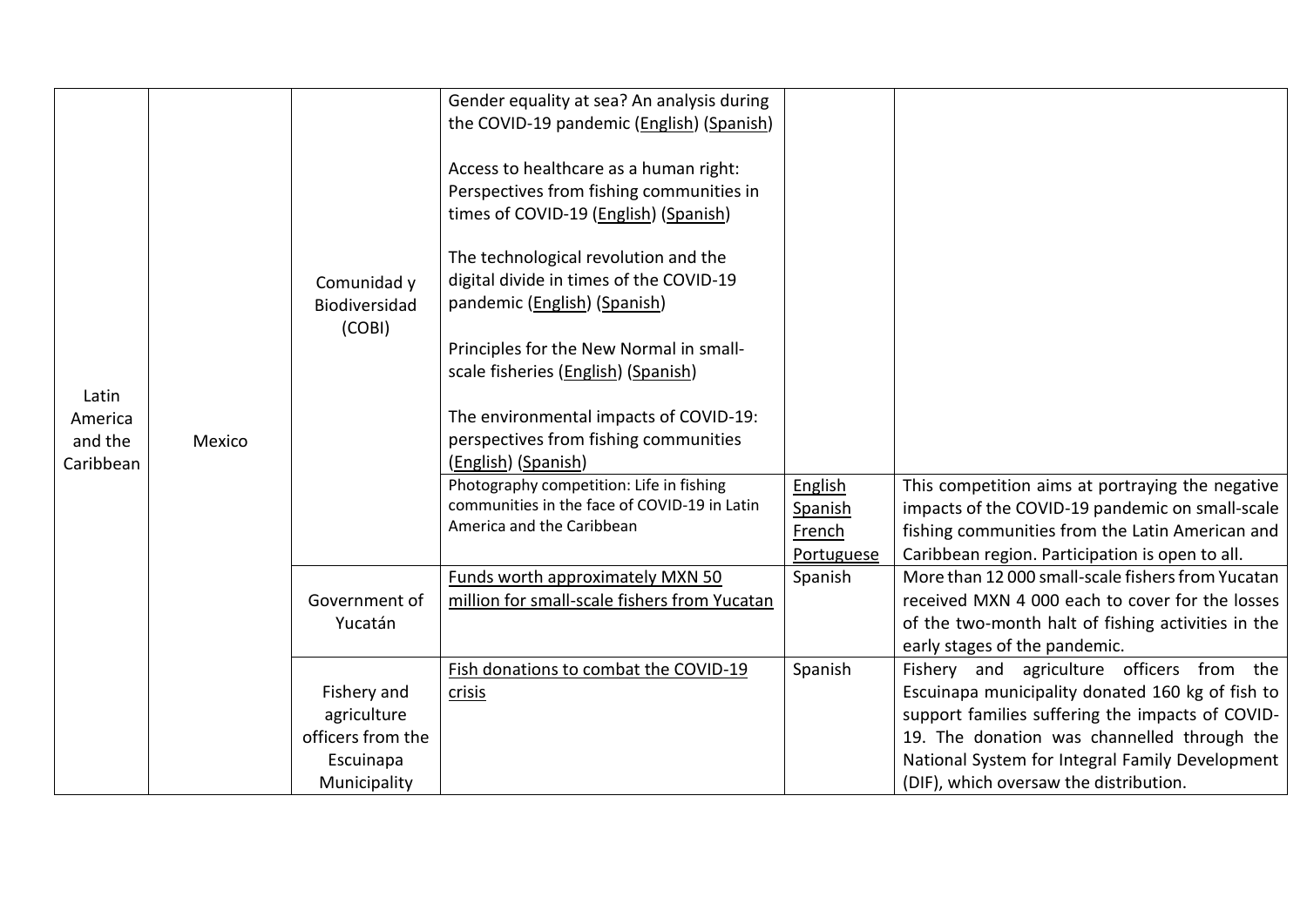|                                          | Mexico | Mexico's<br>National<br>Commission of<br>Aquaculture and<br>Fisheries<br>(CONAPESCA)                                                                                  | Small-scale fishers from three cooperatives<br>receive MXN 7 200                                                                                                     | Spanish                       | CONAPESCA made MXN 7 200 available to each<br>small-scale fisher from three cooperatives of San<br>Juan del Río to help them cope with the loses due<br>to the containment measures against COVID-19.                                                                                                                                                                                                                                                                                                                                                                                                                                                                                      |
|------------------------------------------|--------|-----------------------------------------------------------------------------------------------------------------------------------------------------------------------|----------------------------------------------------------------------------------------------------------------------------------------------------------------------|-------------------------------|--------------------------------------------------------------------------------------------------------------------------------------------------------------------------------------------------------------------------------------------------------------------------------------------------------------------------------------------------------------------------------------------------------------------------------------------------------------------------------------------------------------------------------------------------------------------------------------------------------------------------------------------------------------------------------------------|
| Latin<br>America<br>and the<br>Caribbean | Peru   | Comité para el<br>Manejo<br>Sustentable del<br>Calamar Gigante<br>del Pacífico Sur<br>(CALAMASUR)<br>and Comité<br>Regional del<br>Mahi Mahi<br>Government of<br>Peru | Guía de Control para Evitar la Propagación<br>o Expansión del COVID-19 para<br><b>Embarcaciones Pesqueras Artesanales</b><br>Credit for Peruvian small-scale fishers | Spanish<br>Spanish            | To complement the guidelines on COVID-19-<br>related preventive measures for the fisheries and<br>aquaculture sectors from the Peruvian National<br>Agency for Fish Health (available here), a set of<br>local small-scale fisheries stakeholders developed<br>additional guidelines with more specific<br>information on topics such as boat disinfection,<br>awareness-raising and response in the event of<br>symptoms.<br>The Ministry of Production of the Government of<br>Peru, within its Special Credit Programme for<br>Small-Scale Fishers, created low interest, up to S/<br>2000 credit lines to assist Peruvian small-scale<br>fishers in facing the economic impacts of the |
|                                          |        | Future of Fish                                                                                                                                                        | Promoting fish and fishery products from<br>small-scale fisheries<br>Personal Protective Equipment for small-<br>scale fishers                                       | English<br>Spanish<br>English | pandemic.<br>Future of Fish launched a fish consumption<br>campaign to promote the nutritional benefits of<br>fish and fishery products and to share information<br>on proper fish storage techniques. Additionally,<br>the campaign also shared information on the<br>impacts of the pandemic on small-scale fishers<br>and fishworkers and how buying local fish and<br>fishery products can help them recover.<br>Future of Fish provided personal protective<br>equipment to allow for safer working conditions                                                                                                                                                                        |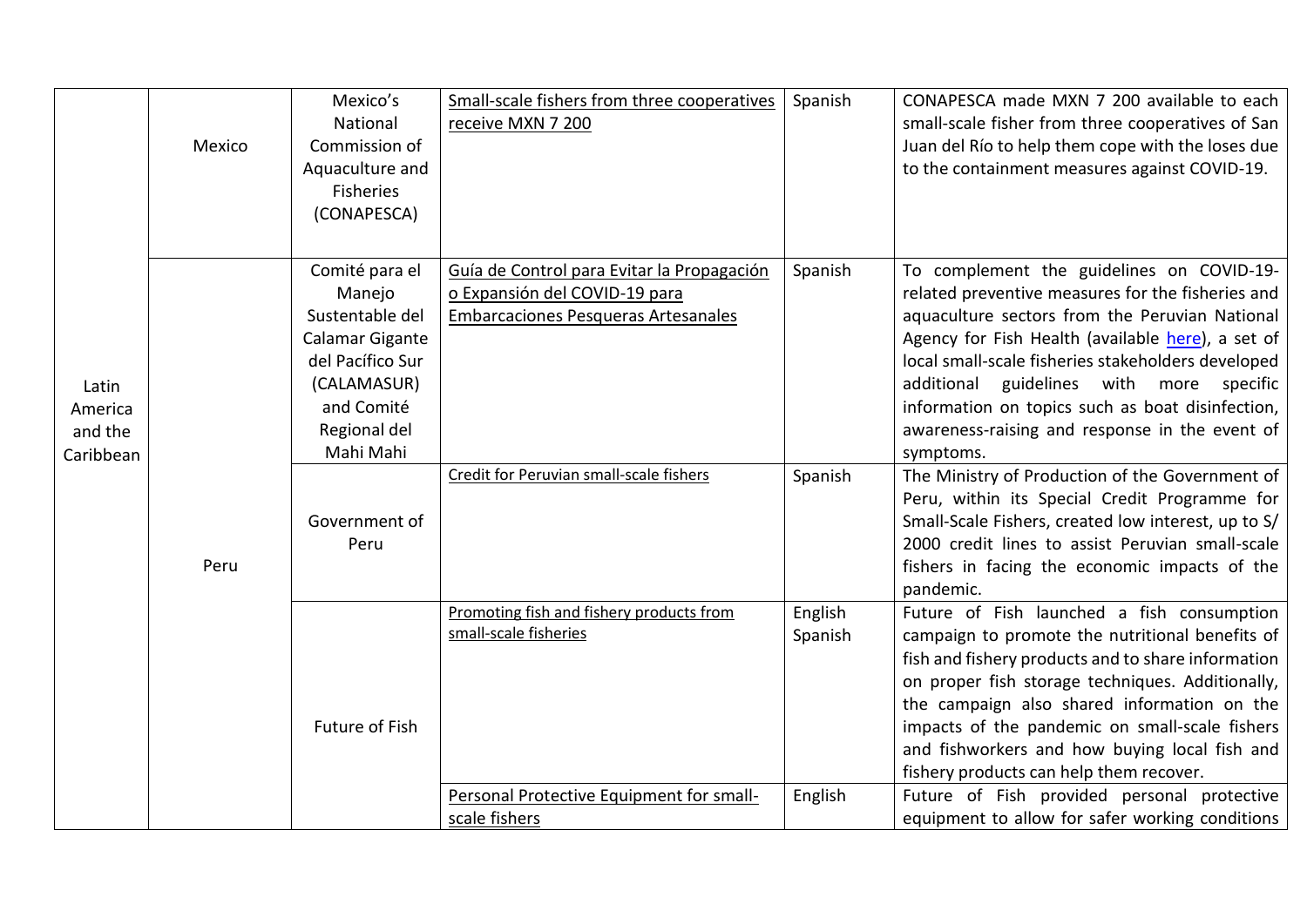| Latin<br>America<br>and the<br>Caribbean | Peru                          | Future of Fish                                 |                                                                                                |                    | for fishers from Peruvian small fishing villages.<br>This support was provided to members of La Islilla<br>fishing village, but it is expected to expand<br>assistance to other nearby communities in the<br>near future.                                                                                                                                                                                                                                                                                                                                                                                                                                                   |
|------------------------------------------|-------------------------------|------------------------------------------------|------------------------------------------------------------------------------------------------|--------------------|-----------------------------------------------------------------------------------------------------------------------------------------------------------------------------------------------------------------------------------------------------------------------------------------------------------------------------------------------------------------------------------------------------------------------------------------------------------------------------------------------------------------------------------------------------------------------------------------------------------------------------------------------------------------------------|
|                                          |                               |                                                | Re-aligning fish supply chains in Peru<br>(English) (Spanish)                                  | English<br>Spanish | Future of Fish is contributing to the re-alignment<br>of Peruvian fish supply chains by improving access<br>to seafood for consumers and securing income for<br>fishers through web-based solutions.                                                                                                                                                                                                                                                                                                                                                                                                                                                                        |
|                                          |                               | Private sector                                 | Private and public sector team up to offer<br>capacity building to 1150 small-scale<br>fishers | Spanish            | Actors from the private sector teamed up with<br>local sanitary authorities from the El Alto and Los<br>Órganos districts, Peru to create a COVID-19<br>containment protocol and offer capacity building<br>to 1150 small-scale fishers from small-scale<br>fisheries landing sites in Lobitos, Cabo Blanco, El<br>Nuro y Los Órganos. The protocol provides for the<br>following matters: hygiene and sanitation,<br>disinfection of fishers, vessels and landing sites,<br>social distancing, and use of personal protective<br>gear. Additionally, sanitation items were provided<br>in the landing sites to allow for the effective<br>implementation of the protocols. |
|                                          | St. Kitts and<br><b>Nevis</b> | Government of<br>St. Kitts and<br><b>Nevis</b> | <b>COVID-19 Relief Program</b>                                                                 | English            | As part of its 'COVID-19 Relief Program', the<br>Government of St. Kitts and Nevis assisted 203<br>small-scale fishers by provisioning fishing gear<br>such as hooks, ropes, and safety equipment<br>among others. \$3 million were allocated for the<br>provision of these goods.                                                                                                                                                                                                                                                                                                                                                                                          |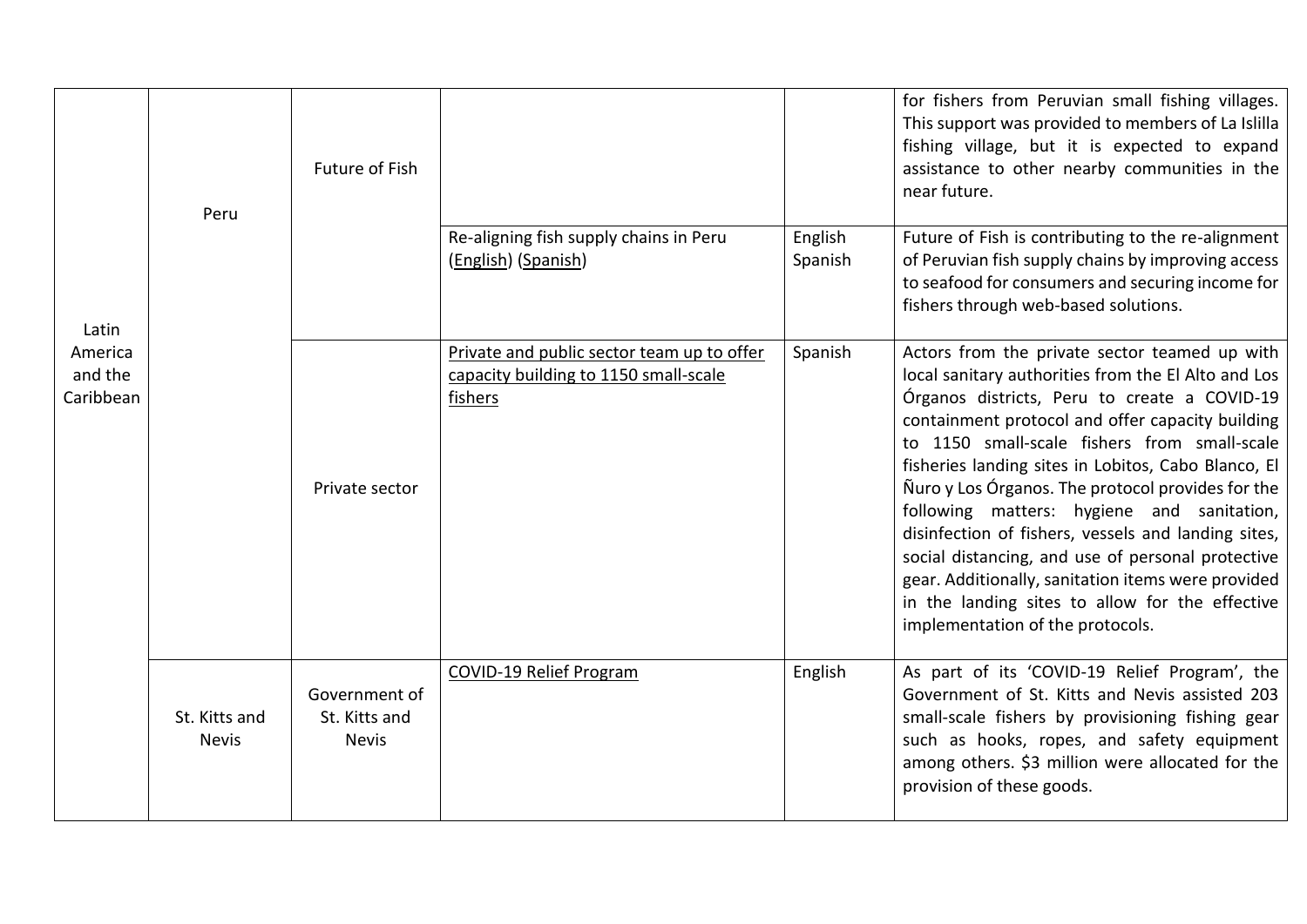| Latin<br>America<br>and the<br>Caribbean | Venezuela        | Ministry of<br>Health of<br>Venezuela              | Awareness-raising for small-scale fishers of<br>Nueva Esparta       | Spanish | Small-scale fishing communities from the<br>Venezuelan State of Nueva Esparta participated in<br>awareness-raising meetings on COVID-related<br>issues such as proper sanitation, safe working<br>conditions and containment protocols conducted<br>by health professionals from the Venezuelan<br>Ministry of Health.                                                                                                                                       |
|------------------------------------------|------------------|----------------------------------------------------|---------------------------------------------------------------------|---------|--------------------------------------------------------------------------------------------------------------------------------------------------------------------------------------------------------------------------------------------------------------------------------------------------------------------------------------------------------------------------------------------------------------------------------------------------------------|
| <b>Near East</b>                         | Oman             | Ministry of<br>Agriculture and<br><b>Fisheries</b> | Online fish auctions to reactivate Omani<br>fisheries supply chains | English | The Ministry of Agriculture and Fisheries of Oman<br>launched a digital auctioning platform by the<br>name of 'Behar' to safeguard the health of small-<br>scale fisheries and market workers while<br>respecting the restrictive social distancing<br>measures put in place to prevent contagions.<br>Market workers can upload pictures of the catch<br>and consumers bid and place their orders avoiding<br>any kind of health risks related to COVID-19. |
| North                                    | United States of | <b>Local Catch</b><br>Network                      | <b>Local Catch Network</b>                                          | English | This network of community-based seafood<br>producers is trying to meet the increasing demand<br>for local seafood during the COVID-19 outbreak. In<br>addition, the Local Catch Network organized a<br>series of video forums with relevant stakeholders<br>from the SSF scenario to discuss the challenges<br>and solutions resulting from the virus.                                                                                                       |
| America                                  | America          | U.S. Government                                    | <b>CARES Act Funding for fisheries</b>                              | English | Through the CARES Act, the U.S. government<br>made available aid amounting to USD 300 million<br>to protect the fisheries sector of the country from<br>the impacts of COVID-19. Fishermen and fishing<br>communities have also access to expanded<br>unemployment benefits and forgivable loans.                                                                                                                                                            |
|                                          |                  |                                                    | Federal support for self-employed fish<br>harvesters                | English | Two federal support programmes (The Fish<br>Harvester Benefit and the Fish Harvester Grant)                                                                                                                                                                                                                                                                                                                                                                  |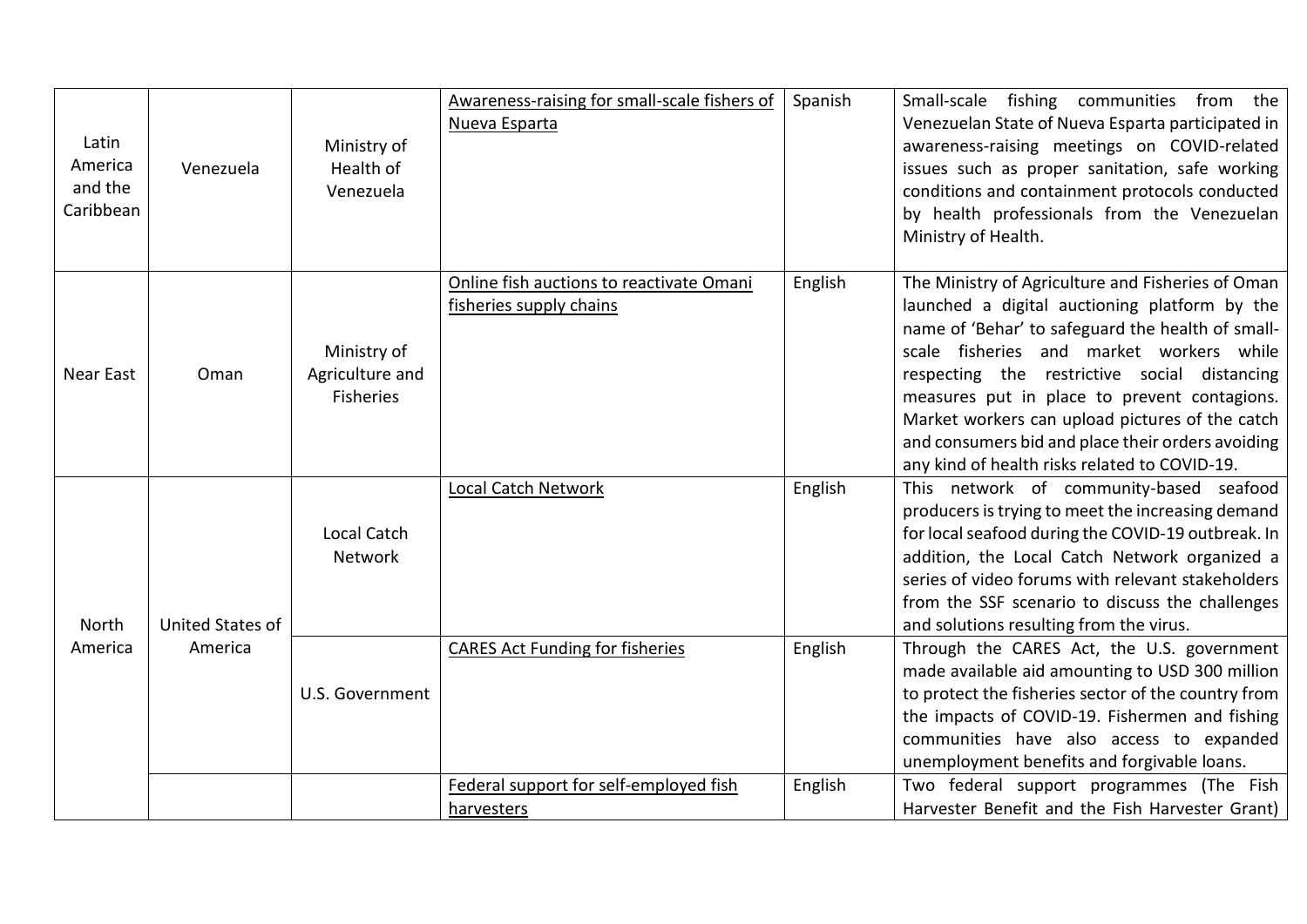|         | Canada                        | Government of<br>Canada                     |                                                                                                                |         | were created by the Canadian Government to<br>cover income losses and non-deferrable business<br>costs of self-employed fishers. The total amount<br>of available funds is USD 469 million, and the<br>application period will start on 24 August and end<br>on 21 September.                                                                                                                                                                                                                                                                |
|---------|-------------------------------|---------------------------------------------|----------------------------------------------------------------------------------------------------------------|---------|----------------------------------------------------------------------------------------------------------------------------------------------------------------------------------------------------------------------------------------------------------------------------------------------------------------------------------------------------------------------------------------------------------------------------------------------------------------------------------------------------------------------------------------------|
|         |                               | Saint Mary's<br>University                  | Understanding the impact of COVID-19 on<br>Nova Scotian coastal communities                                    | English | Researchers from Saint Mary's University in<br>Halifax, Nova Scotia have developed a brief report<br>assessing the social, economic and food security<br>impacts of COVID-19 on Nova Scotian coastal<br>communities.                                                                                                                                                                                                                                                                                                                         |
| Oceania | Regional (Pacific<br>Islands) | The LMMA<br><b>Network</b><br>International | Rapid and preliminary assessment of the<br>impact of COVID-19 on Pacific Island<br>coastal fishing communities | English | The Locally Managed Marine Area (LMMA)<br>Network and partners such as WorldFish, the<br>Wildlife Conservation Society (WCS) and the<br>Australian National Centre for Ocean Resources<br>and Security (ANCORS) developed a survey tool to<br>gain basic and rapid insights into changes<br>occurring in villages and their fisheries.<br>Implementation is under way in Fiji, Solomon<br>Islands, FSM, Vanuatu, Kiribati, PNG and Timor-<br>Leste, with contacts also made in Palau, Cook<br>Islands, Tonga, Indonesia and the Philippines. |
|         |                               |                                             | COVID-19 impacts on fishing and coastal<br>communities                                                         | English | The LMMA Network created a webpage to share<br>links, updates, and other relevant information on<br>the impacts of COVID-19 on small-scale fisheries<br>and their communities, with a special focus on<br>Oceania.                                                                                                                                                                                                                                                                                                                           |